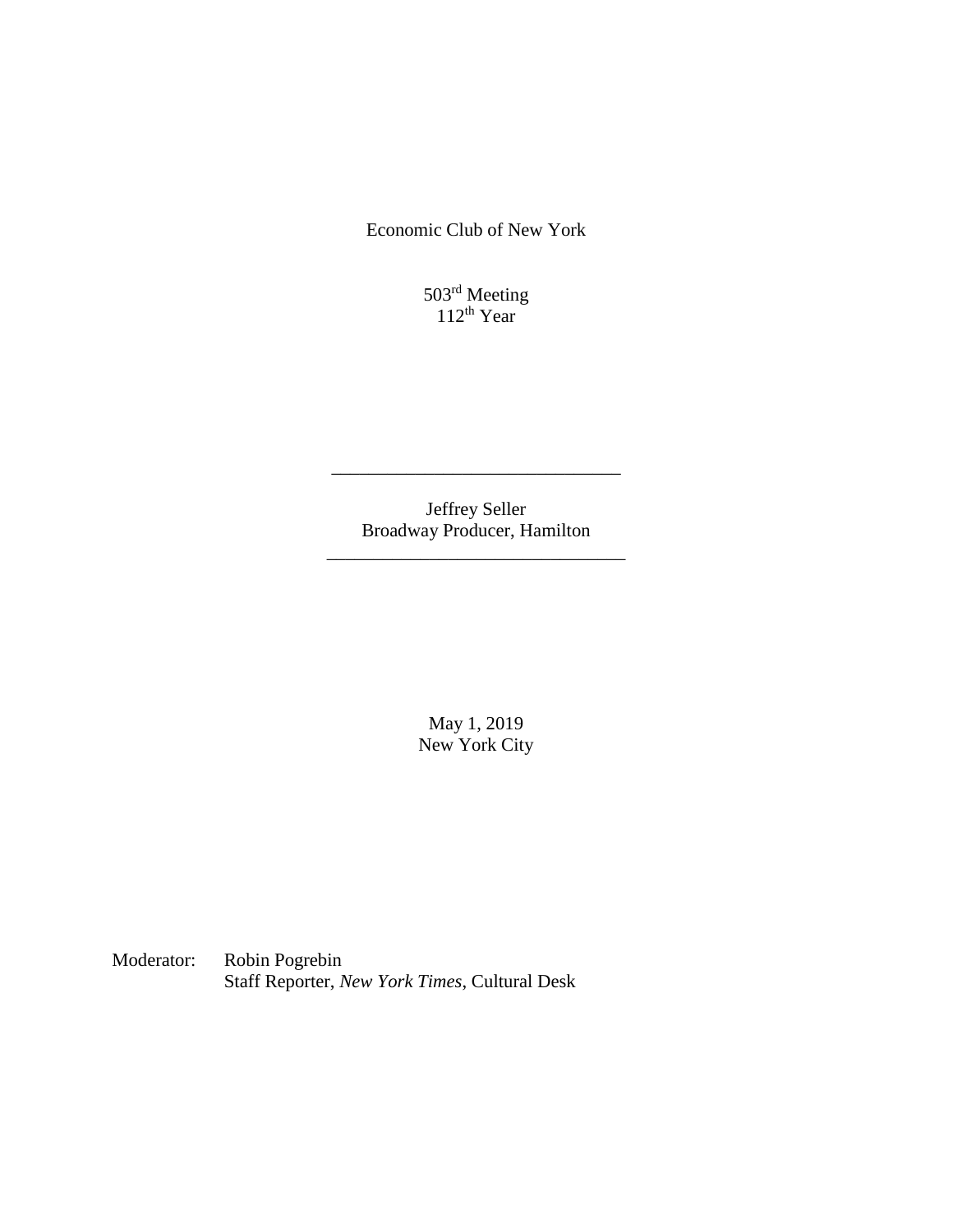# Introduction

# Chairman Marie-Josee Kravis

May I have your attention. I just want to welcome everyone to, and I'm embarrassed to say that it's the 503rd meeting of the Economic Club because it doesn't compete with Hamilton at all. (Laughter) When I think of the number of productions – I was just told; more than 2.1 million people have seen it on Broadway alone – the Economic Club seems like a very modest institution. But we have been around for 112 years, and I would hazard to say that it is probably the most prominent platform for discussing social, cultural, political and economic issues. And I want to just take a moment to recognize the members of the Centennial Society who are with us today and who are at the front of the room. These are individuals who play a very special role in keeping us financially sound. And I want to thank you for supporting us and allowing us to have this wonderful programming.

Speaking of programming, what we have tried to do at the Club – and our members hopefully have noticed and appreciated it – is diversify our discussions and extend them beyond narrow financial issues. And we're thrilled today, really thrilled to be able to address and discuss a cultural phenomenon, which is live theater, live arts. And in a world, in a digital age, I know that that is very core to the beliefs of Jeffrey Seller, who has been a great defender of live performances and live arts. So we're wonderfully thrilled to have you here today.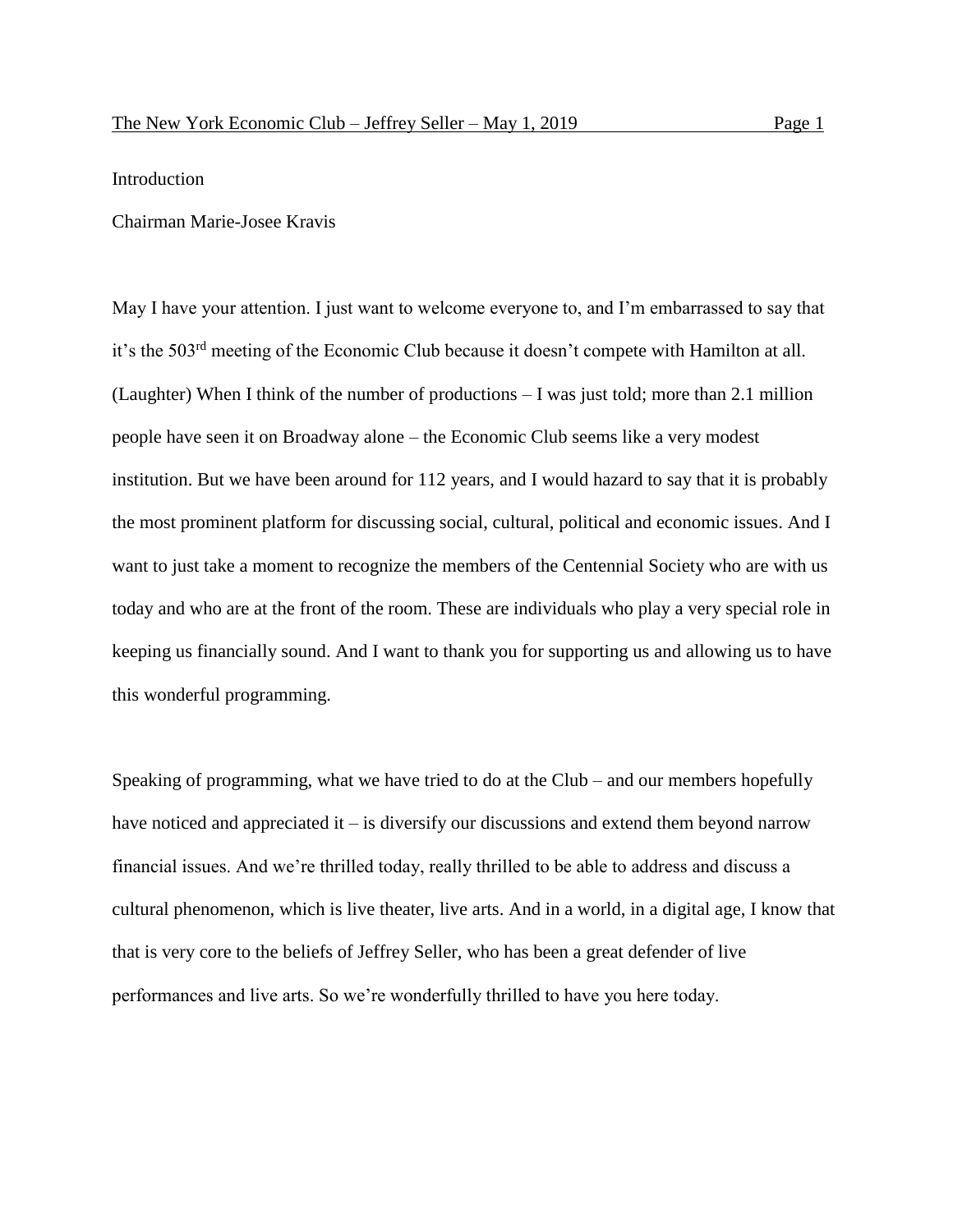Jeffrey Seller is the only producer to have produced two Pulitzer Prize winning musicals – Rent and Hamilton. And we were discussing just before lunch how groundbreaking these two plays had been and how radical they have been. And Jeffrey Seller was saying, well, I look for things that delight and surprise me. And you've delighted and surprised many millions of people. Jeffrey directed the first production of Fly at Dallas Theatre Center in 2013, The Man in the Ceiling. He produced Avenue Q, In the Heights, and of course most recently, Hamilton.

In 2016, he was the Executive Producer of the NBC Series Rise. And he also was behind the season's popular hit, The Cher Show. Now Jeffrey Seller has been, I think, as a child interested in theater and, in fact, I was reading that in the ninth grade he became very involved at every level – marketing, writing, and distributing press releases and choosing plays. So it's not surprising that today we applaud his resounding success. He grew up in Oak Park, Michigan and is a graduate of the University of Michigan in political science and theater.

So, our format today will include some brief remarks by Jeffrey Seller and then a conversation with Robin Pogrebin, who is the Staff Reporter at the *New York Times* Culture Desk. And I'm sure that we'll learn a great deal about theater and about Jeffrey's approach to his revolutionary body of work. And with no further ado, I will welcome you to say a few words. And we will keep some time, maybe five to ten minutes, at the end of the conversation between Robin and Jeffrey for questions from members, which is something that's a rare treat. We seldom have time to do that, but we will do that today. And I was told that there's only one off-limit question – no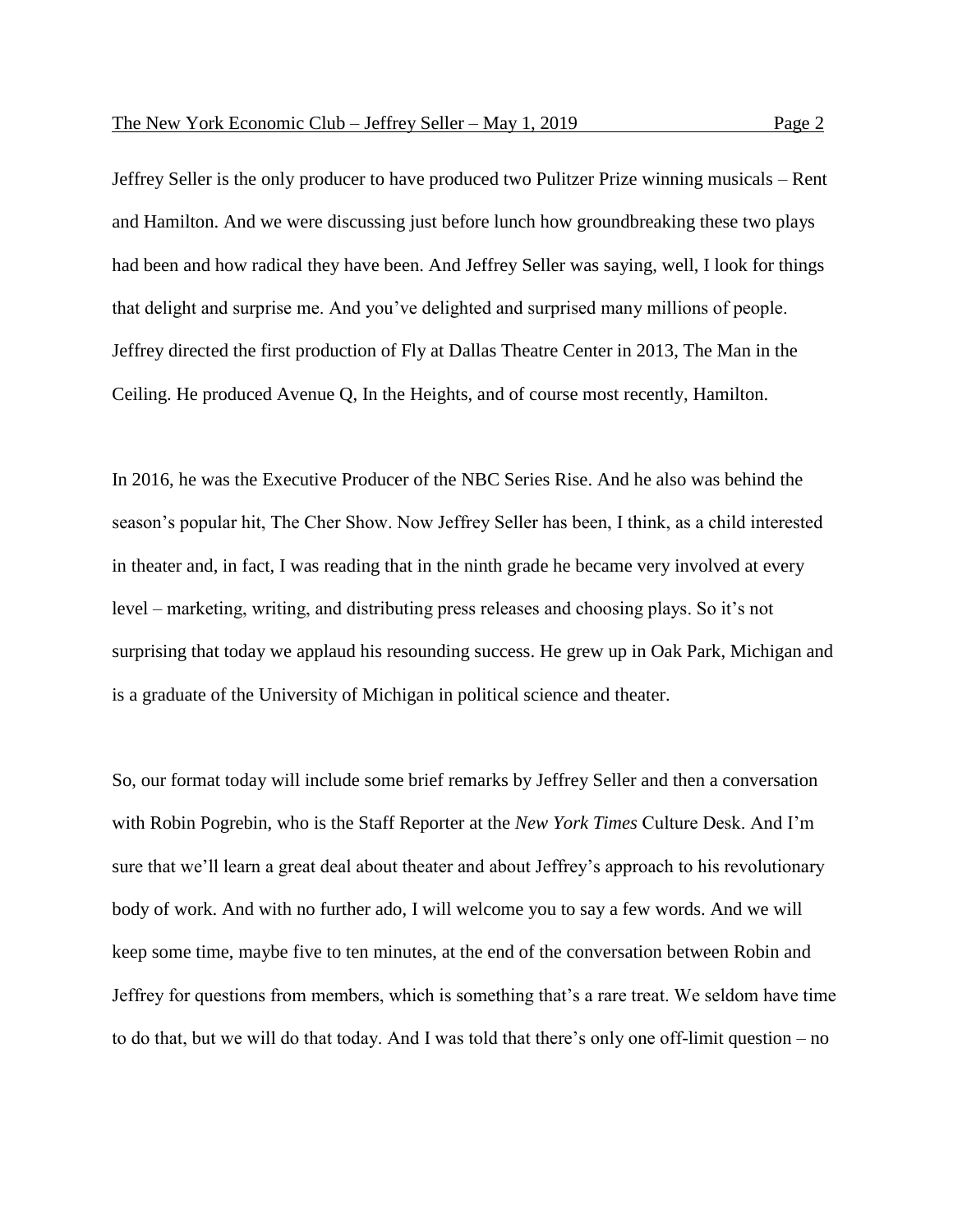free tickets to Hamilton. (Laughter) So, on that note, Jeffrey Seller. (Applause)

# Jeffrey Seller

Producer, Hamilton

(Video Presentation–narrated by Jeffrey Seller)...In July of '86, I began my life in New York City. A friend of mine said, do you want to go with me tonight, I'm going to this rock monologue. And then out comes this tall, curly-haired, lanky guy with big ears – Jonathan Larson. And that was the beginning of our relationship in the fall of 1990 that ultimately culminated in his creation of, and my producing of Rent in 1996. (Applause)

Good afternoon. I love talking to economic clubs. And, in fact, this is my third economic club talk in a little over a year. I did Chicago a year ago, and then a month ago I spoke in my hometown at the Detroit Economic Club. And what was interesting to me today was that I've never really threaded the intersection of my love for the theater and making things and the arts and my love for selling tickets, being an entrepreneur, being a capitalist, and making money. And I thought this would probably be the perfect place to try to show how those two forces in my life intersect.

And all of this really takes me back to fifth grade. I grew up in a lower-middle class community called Oak Park, Michigan. And when I was in the fifth grade, which would have been in 1975,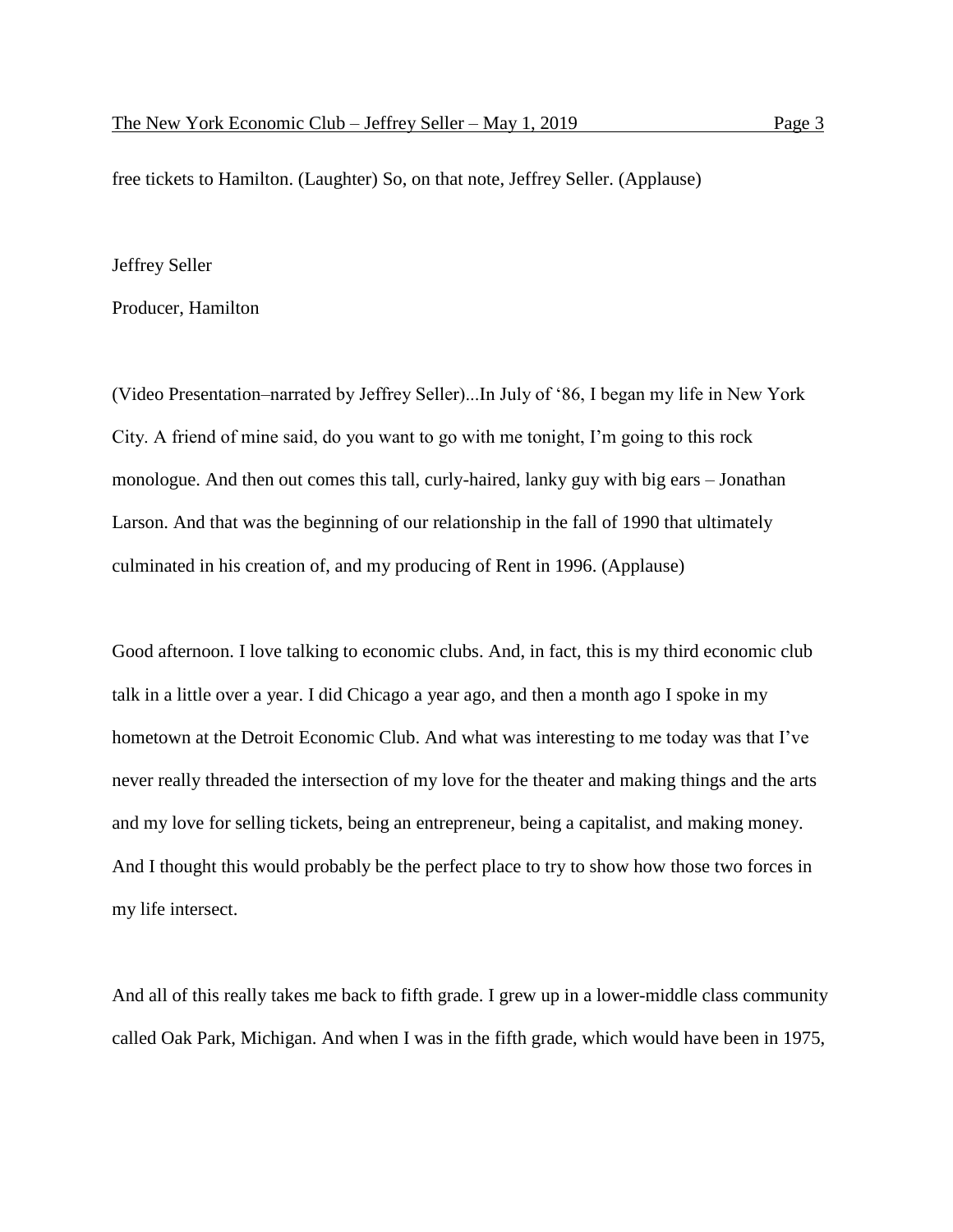they started a February break for the first time ever where they gave kids one week off in February. There was not one kid in my neighborhood who was going to be getting on a plane and going to Florida for February break. And it was a tradition of my fifth grade class to try to raise money throughout the year so that on our last day of school we could take a bus to Ann Arbor, Michigan and tour the University of Michigan. I think it was my teacher's way of trying to encourage students to excel at school and aim for something very high.

It was traditional to do a carnival in the spring to raise that money. And then I got the idea, I thought, well, let's go raise some money and do something over this winter break. So I got my best friend who lived next door to the only house in the entire neighborhood that had a garage and we convinced his neighbor to give us the garage for February break. And I said we're going to do a winter camp. And we sent out a flyer to all of the kindergarteners and the first graders saying please come to winter camp at this garage on Albany. And it will be 25 cents a day but if you sign up for all five days in advance, it'll be a buck. And I don't know why these parents gave permission to a bunch of fifth graders to take care of their kids for six hours a day, but we got 20 kids for five days the last week of February in a non-heated garage in Oak Park, Michigan.

I'm telling this story because that's the same impetus that makes a producer make a show. Let's make something. Let's provide a service. And let's make some money while we're doing it. And that strain continues. When I was in the fourth...so we're going to leave that there...and then I'm going to go back to fourth grade. And that's the first time I'm in the Purim Play. And at the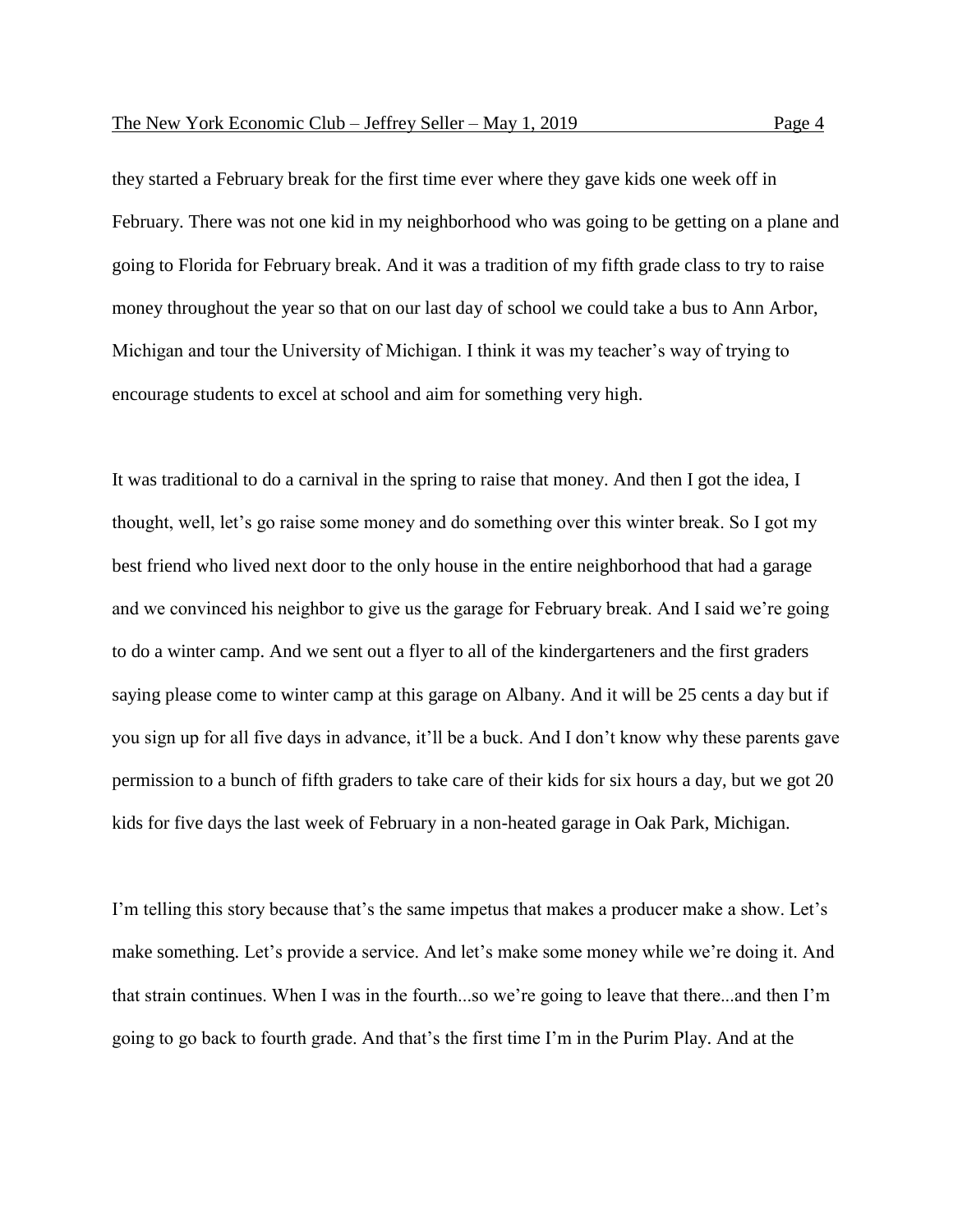Temple Israel where I go there was an ingenious director who would juxtapose the story of Purim with a Broadway musical. And that year she chose South Pacific, so Queen Esther was singing about King Ahasuerus – "I'm Going to Wash That Man Right Out of My Hair." (Laughter)

For whatever reason – probably a good one – they didn't think that these fourth and fifth grade kids who were in the chorus – I was in the chorus, I was a sailor – would sing, "There's Nothing Like a Dame." So we sang, we sail the ocean blue, and our saucy ship's a beauty, which many of you may realize is HMS Pinafore, Gilbert and Sullivan. So in the fourth grade, I had my first exposure to Rogers and Hammerstein, and Gilbert and Sullivan. It was a good start.

I wrote a play the week after Purim in the fourth grade. I called it Adventure Land. And it was about my three best friends and I going up on the woodshed in our backyard, falling through the roof, landing – not on the bottom of the woodshed but in a dangerous place where we were beset by many life-threatening challenges, all of which we overcame, and then eventually got, I think, Peter Pan to fly us back home. That led to being in a community theater play when I was in the seventh grade in which I asked my dad if he would drive me to auditions which were seven miles away. And you know what he said? Get in the car.

So I was in that play and then I joined the Youth Theater Group. And then I asked this question, who gets to pick the play? And they said, well, that would be the Play Reading Committee. And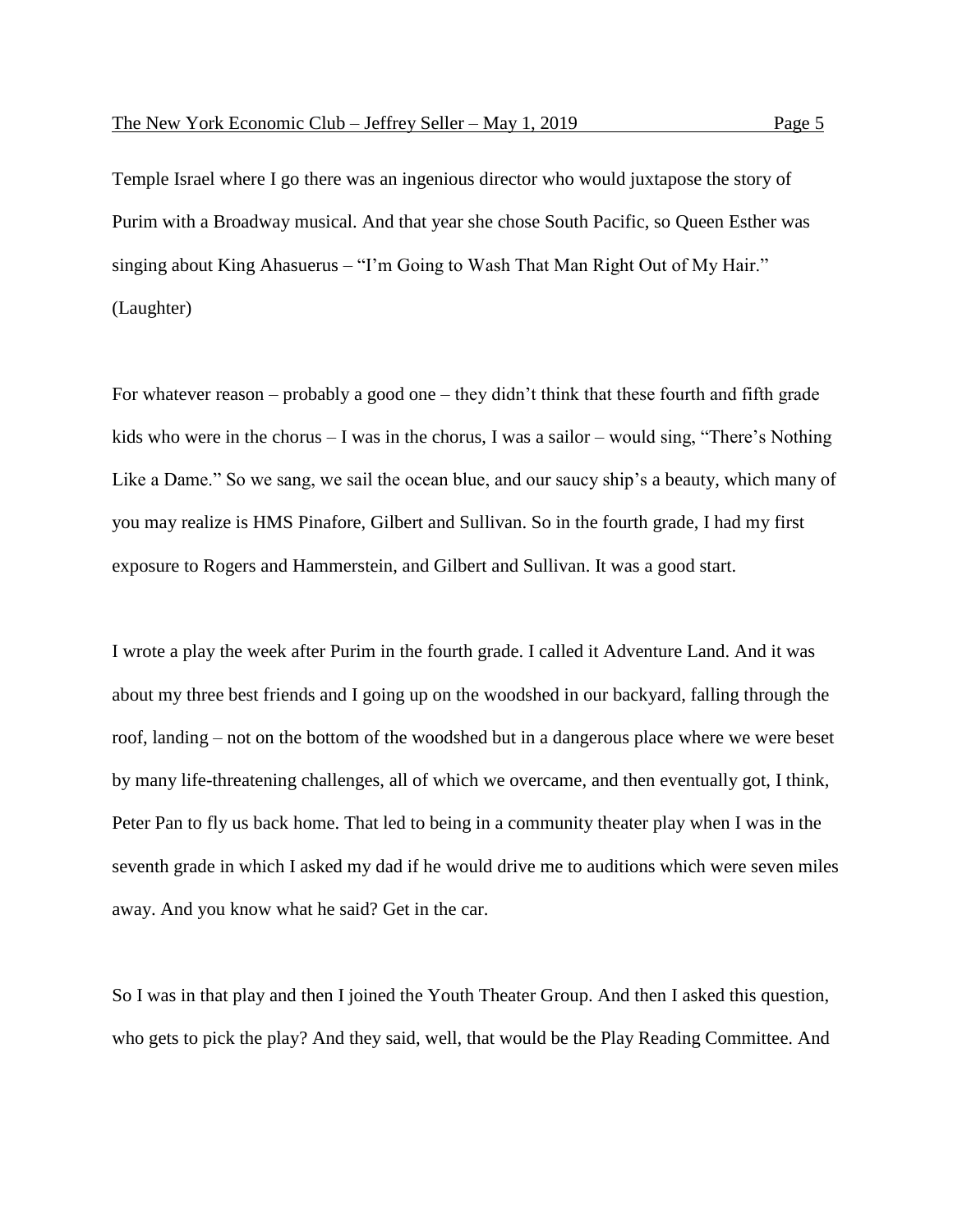said, okay, I want to be on the Play Reading Committee. And within a year, I was the chairman of the Play Reading Committee and I was picking the play. I always say that was my first step toward becoming a producer because to this day the most important decision I ever make is what play do I want to produce and how might that play be an expression of my values – not just my musical values, but my human values, my political values, my sociological values.

Very soon after that, I started designing the programs because I was good at calligraphy, you know, relative to every other 13-year old kid. And so I was writing the programs and then I started selling the ads in the back of the program where you go around to all the businesses and you say will you please put an ad in the program, then we'll put your business card in there. And if you'll give me \$20 we'll do that. And that's how we raised money. And I was typing the press releases to send out to the local papers like the *Royal Oak Tribune*. So, by ninth grade, I was marketing the play, picking the play, and raising money for the play. It's the job of the producer.

You know today when people say what does the producer do – many people don't know – I lead by saying I pick the play. I'm the nurturer. I may hire the artists who make the play, or they may be the colleagues I work with every day. And then my job is to cheerlead, parent, nurture, and criticize. My job is to know when to say keep going and know when to ask can you do better.

And then my job is a sales job, that sales job that begins maybe with trying to sell it to a resident theater company to put it on their subscription season down at New York Theater Workshop or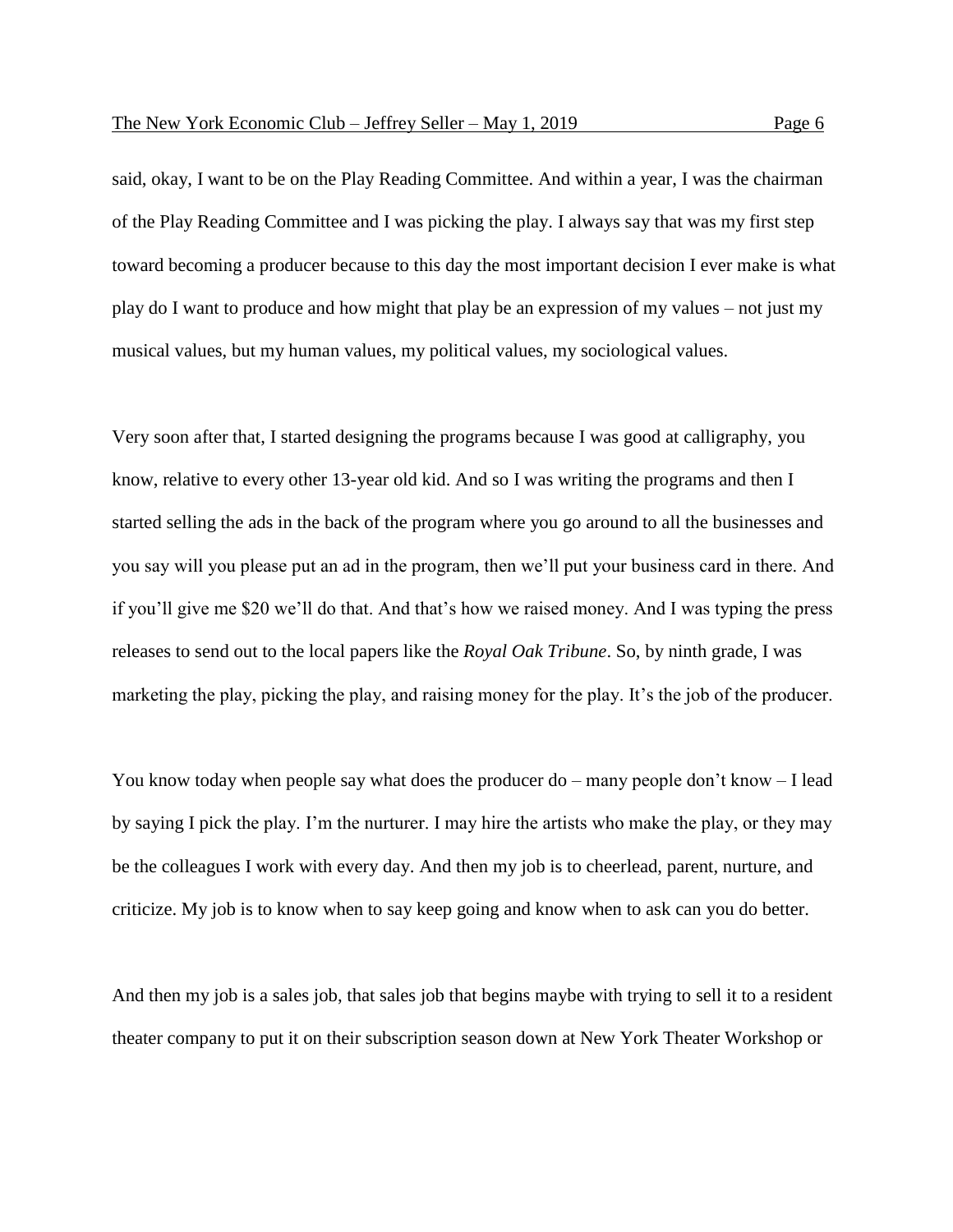the public theater. It's a sales job to the landlords in New York who – believe it or not – have more shows being offered to them to go into their theaters than they have theaters to put them in. So, therefore, we have to sell to them. Sell to the investors. Will you please invest in my \$12 million musical, my \$15 million musical? Sell it to the group sales agents who hopefully will buy tickets at 100 at a time. And then ultimately sell it to the single ticket buyer. And what I always say to my team and to folks is that when I can't sell it anymore, that's when I must close it. Because our mission on Broadway is ultimately to make money. And that is a wildly different mission than New York Theater Workshop or the public theater or Second Stage or the American Ballet Theater or the Metropolitan Opera. Because, in fact, in order for us to exist, our revenue every week must be higher than our expenses. It's just like every other business that you folks all know about. And that's not the same at those other institutions. And it is when our revenue is below our expenses that we start to have the painful and difficult conversations about

closing.

So I've been interested in both of these pursuits really my whole life. I have just one other anecdote that strikes me, which is that I grew up in a family in which our socioeconomic status kept declining through the 70s, through a series of a bankruptcy, a tragic physical accident that my father had, and we had to keep moving into smaller homes. And when we finally moved into the smallest one, my father got his job from an old friend of his in high school who had become the Circuit Court Judge in Oak Park, Michigan. And the judge said – and my father had suffered from a certain degree of brain damage, so what he could do was limited – and the judge said why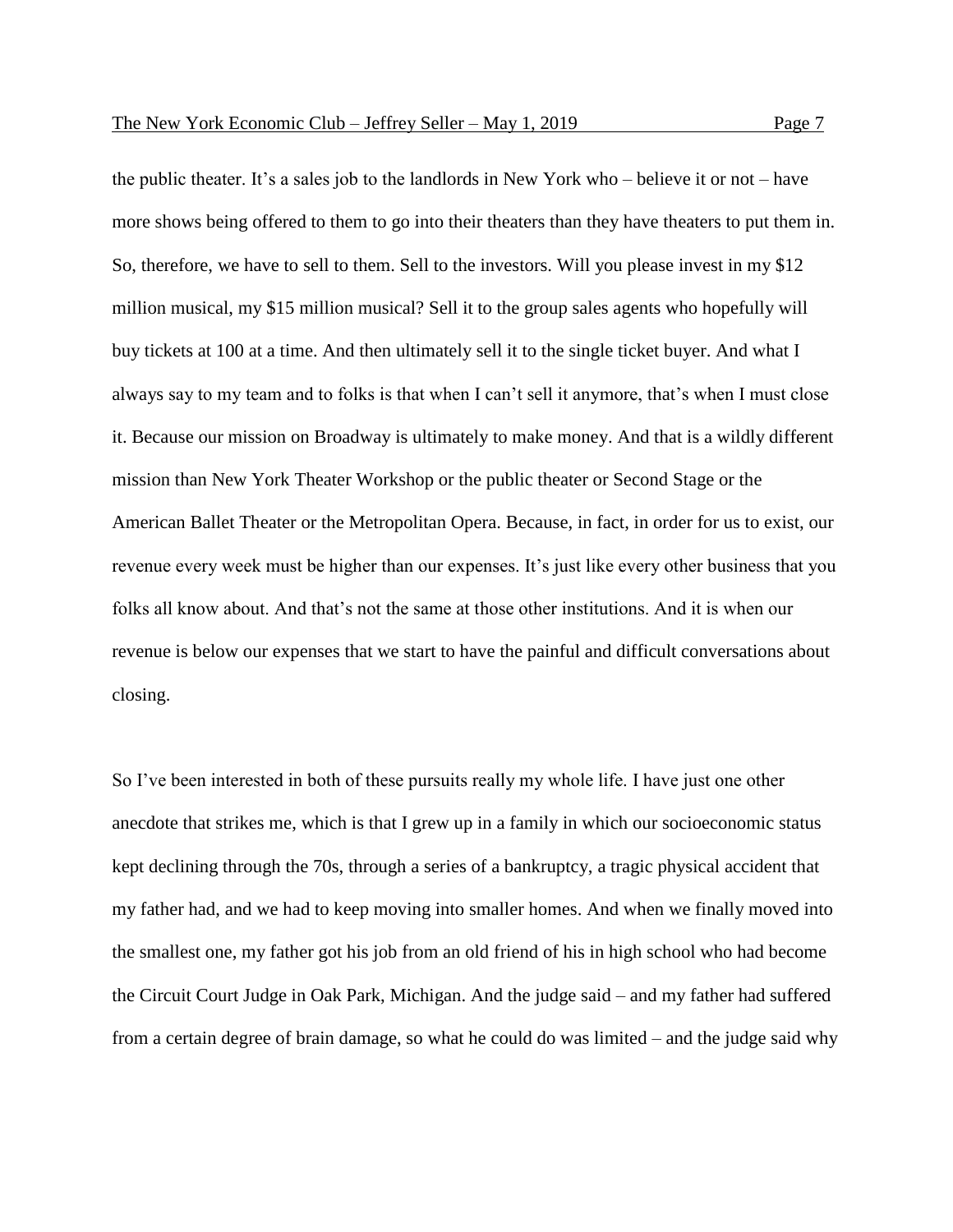don't you go be a process server for me and when we need to serve papers, you can do that. And that old friend gave him that leg up, and then he started doing it for all the different lawyers. And I was acutely aware of the inflow and outflow of money from a very young age. And I remember one New Year's Eve sitting at home with my mom and dad and they had some frozen lobsters that they were boiling, but what my father was doing that year was he was taking all of those red invoices that he had sent to the lawyers throughout the year and he was adding them up. And, you know, I think he would get about \$12 or maybe it was \$20 for serving a paper. And I remember him adding them all up and saying that year he did \$25,000 of service. And this

would have been 1976, 1977.

And I also remember that year that my sixth grade social studies teacher, Mrs. Wyndham, who was teaching us anthropology, I'm losing the word here. And she said in that class one day if you don't make \$35,000, you ain't nothing. And that stuck with me. That stuck with me. So I was acutely conscious of money, and I always thought how am I going to get to Broadway? How am I going to get to New York and be able to make shows? And I thought how I'm going to do that is just by putting one step in front of the other. And that got me through high school, and then that got me through college in which I was in shows. I directed shows at the University of Michigan. I wrote about theater for the *Ann Arbor News*. I was a camp drama director at the Jewish Federation Camp in the Detroit suburbs. And then that got me to New York.

But what I love most is that intersection, which is that I was never going to be the kind of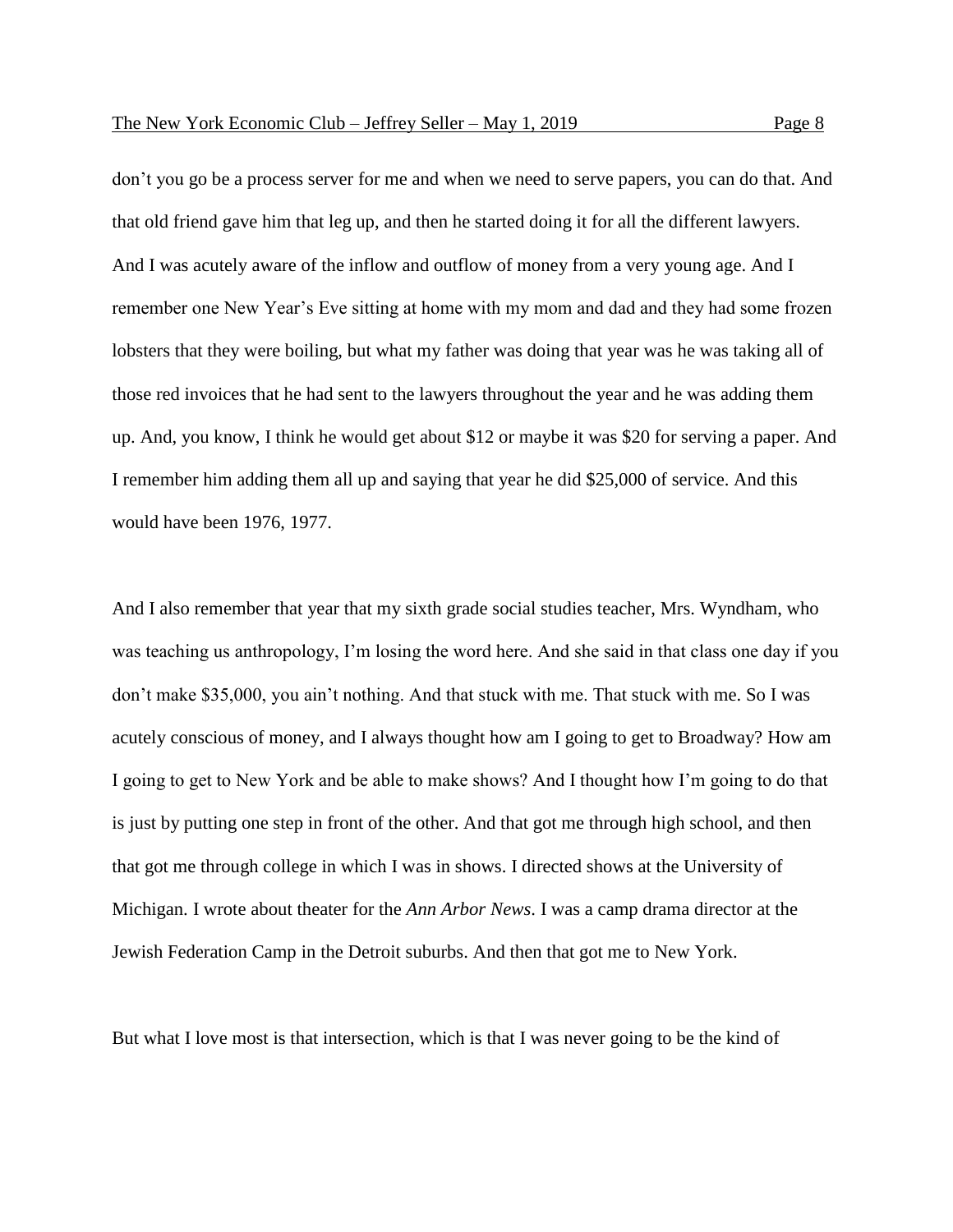professional that wanted to work in the not-for-profit arts field. I was always going to want to be the professional that could find a way to both make money at the same time that I was trying to make great theater.

So I welcome you to this lunch. I want Robin to come up and join me now, and I will stop pontificating and then we'll see what else we've got. Please welcome Robin Pogrebin from the *New York Times.* (Applause)

Conversation with Jeffrey Seller

ROBIN POGREBIN: Thank you Jeffrey, and thank you all for being here. I'm happy to be here. I have a history with Jeffrey. I used to cover theater for the *Times*. I know cover culture more broadly. In addition to having interviewed him before, I feel – I grew up as a kid in New York – a real theater person myself. And so in trying to, in sort of preparing for this, I realized I don't really need to prepare because I've seen every one of his shows multiple times and all of them have made a real impact in my life. And it's fun for me to talk with you through an economic lens because I do feel like we don't often explore maybe that avenue of inquiry. And I wanted to start with, you know so much of what you just talked about is counterintuitive in the sense that, you know, certainly in the world I'm in, art and commerce are often considered church and state. There's a really bright line. What you just said about how, you know, making money is, you know, just part of what your calculation is in deciding what to do and how you go about doing it.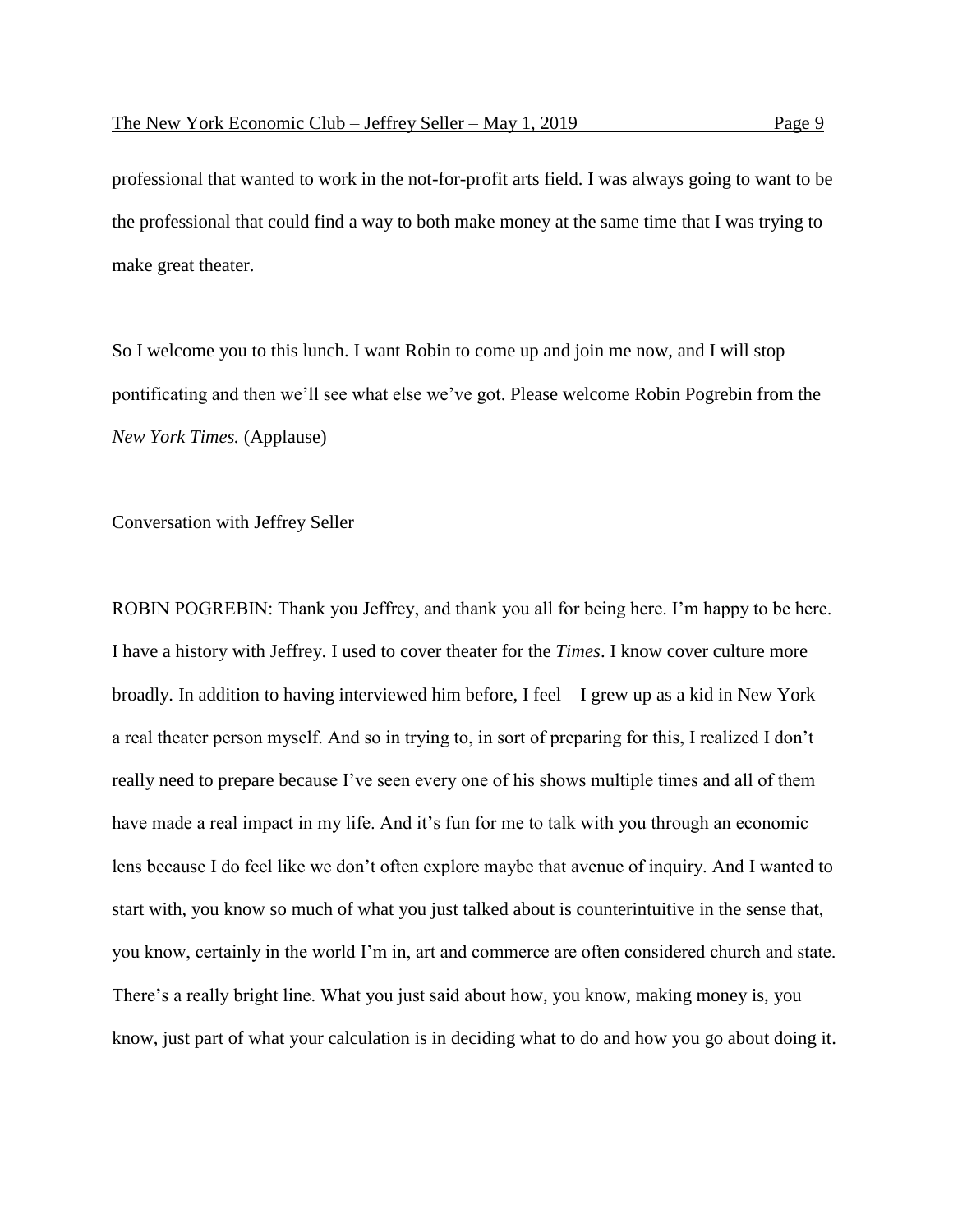And so I guess how have you reconciled, since you are also, you come out of an artist's background, you're very sensitive to the artistic side of things. You're not just a suit. You know, is that a hard thing to balance? And do you sometimes have difficult conversations around it when you have to say to people, you know, this is ultimately about a bottom line?

JEFFREY SELLER: Oh, I've got a great story about that. I'm going to tell that story and then I'm going to work my way backwards. We were putting In the Heights on Broadway. It had already played Off-Broadway for about six months. And when we were Off-Broadway we got warm reviews from the critics. They were not over the top but they were pretty good. And we were only doing maybe 60% business Off-Broadway. So going to Broadway was – in of itself – a big risk. And as many of you may or may not know, In the Heights was Lin-Manuel Miranda's first musical. And, in fact, it was his sophomore project at Wesleyan University. That's where it originated. And anyway, as we were getting ready to get to Broadway, we had a lot of interest from group sales agents, but they said that there was too much profanity in the show. And if we had those number of what they call F-bombs – I hate using that word but that's what they call them in that world – we would sell less groups. And if we sell less groups, we will sooner get to that moment where your expenses exceed your revenue because every show has a life span. And I went to Lin and I went to Thomas Kail, the director, and I just laid it out. This is the issue. And I was uncomfortable to say do we want to consider cutting those words from the script? And there's a couple of instances where it was used to great comic effect. And, in fact, really that was always the purpose of it. So Tommy and Lin said to me, well, how many groups do you think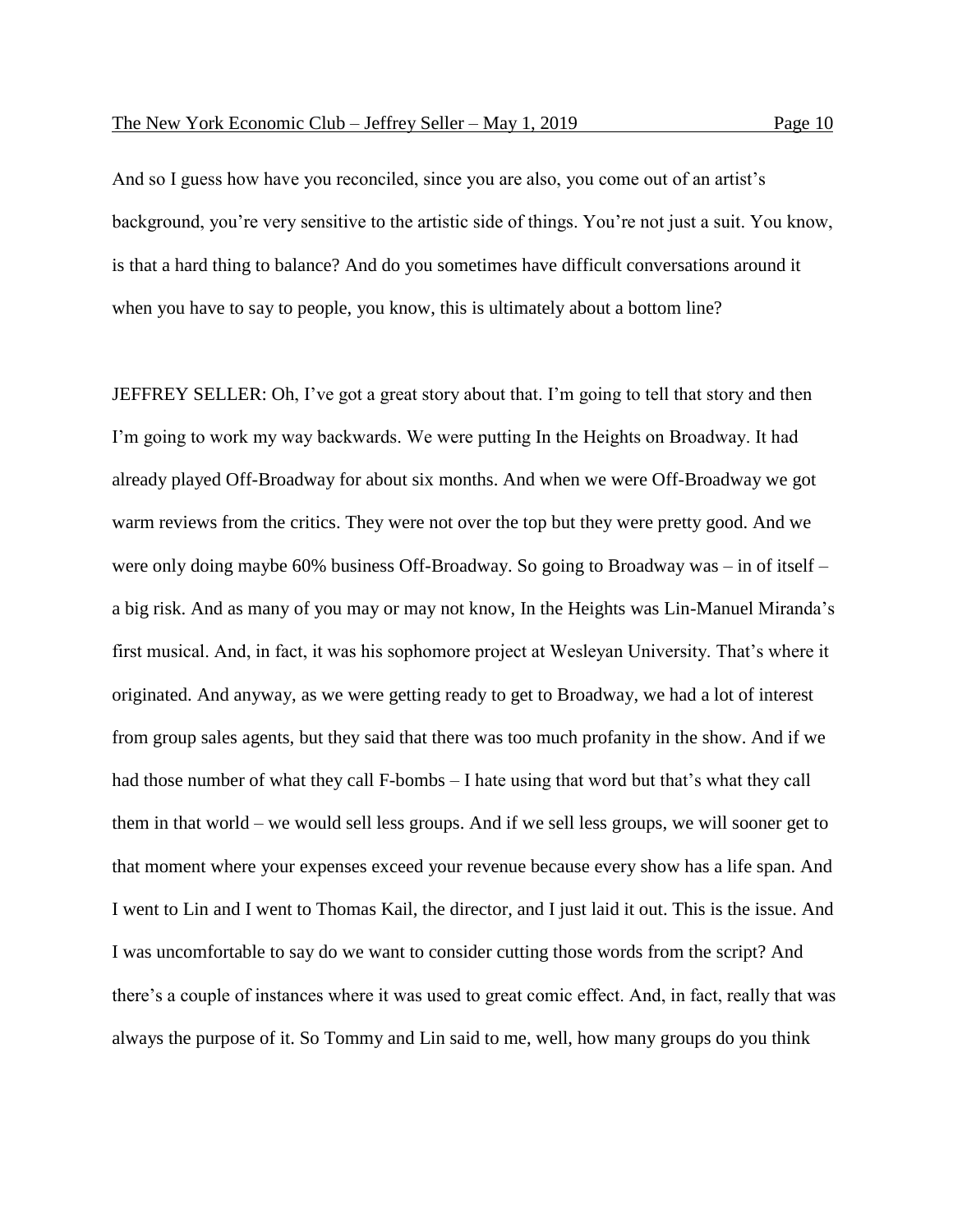we'll lose? I said, well, we'll lose all the student groups. And I said if you want me to quantify it, let's just say that over the course of the run maybe we'll run for three months less or four months less if you took all those groups and put them together. And they said cut the F-bombs, we want to run, we want the student groups. It was more important to them to have the student groups than it was to have those usages of profanity. And that was a great exercise in collaboration, in me just laying it out.

ROBIN POGREBIN: Right, I mean you included them in that decision.

JEFFREY SELLER: Exactly. I was like this is it. We can absolutely keep them, but we won't get any student groups.

ROBIN POGREBIN: Yes, but you could have said kill the F-bombs.

JEFFREY SELLER: Yes.

ROBIN POGREBIN: And you didn't.

JEFFREY SELLER: Yes. Not at all.

ROBIN POGREBIN: That doesn't seem to be the way you work.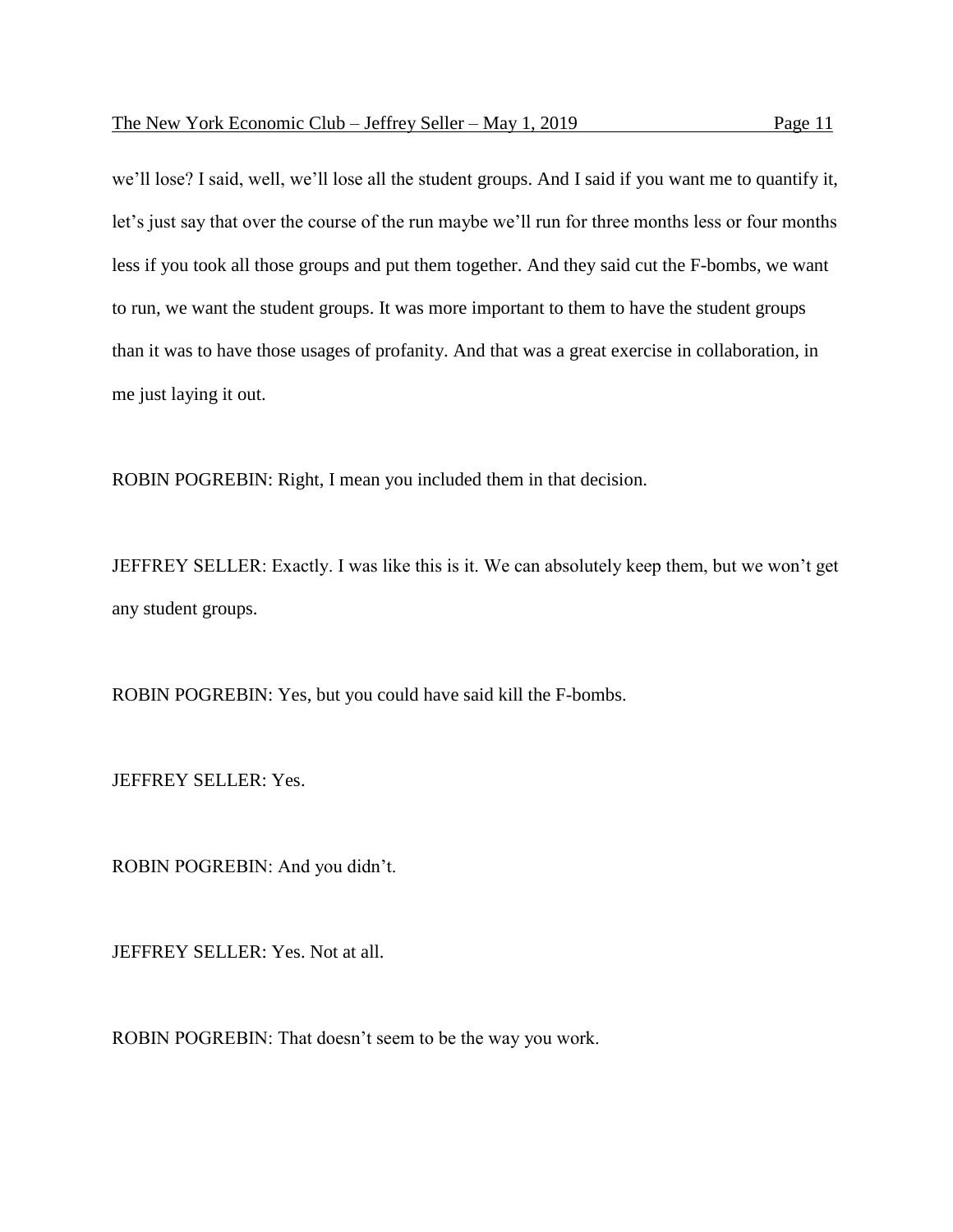JEFFREY SELLER: No. Because I was ambivalent about it too. I was like I don't know if I want to lose those laughs. Because, by the way, laughs are also correlated with sales. You know what I mean? Really funny shows sell more tickets.

ROBIN POGREBIN: I remember you also decided on the marketing not to call it a rap show because you thought you'd alienate some audiences.

JEFFREY SELLER: Yes, well, that's an interesting thing about that which is that within the Heights, you know, this was 2007, 2008, and what I loved about  $-I$ 'm going to give another example there, which is that when people say, well, how do you decide what you want to do, and Lin and Tommy had been working on the show and then we did a private reading where we got a chorus of Broadway actors, you know, we got a chorus of about 15 people to read the show out loud. It was my first time being exposed to the show. And I am not a rap fan. I do not own any rap albums. I can't name any rap songs. And that is not my history. And I sit down in my seat and out comes this young man, Lin-Manuel, rapping. Lights up on Washington Heights, up at the break of day, I've got this little punk I gotta chase away. And I'm immediately transfixed because the form that his rap is taking is like washing over me. It's inviting me in. And then right behind him comes a Broadway chorus singing In the Heights. And that juxtaposition of rap with traditional Broadway choral singing, I had never heard anything like that before. And it made the hair on my arms stand up and I just loved it, and I just knew that's my next show. So I knew if I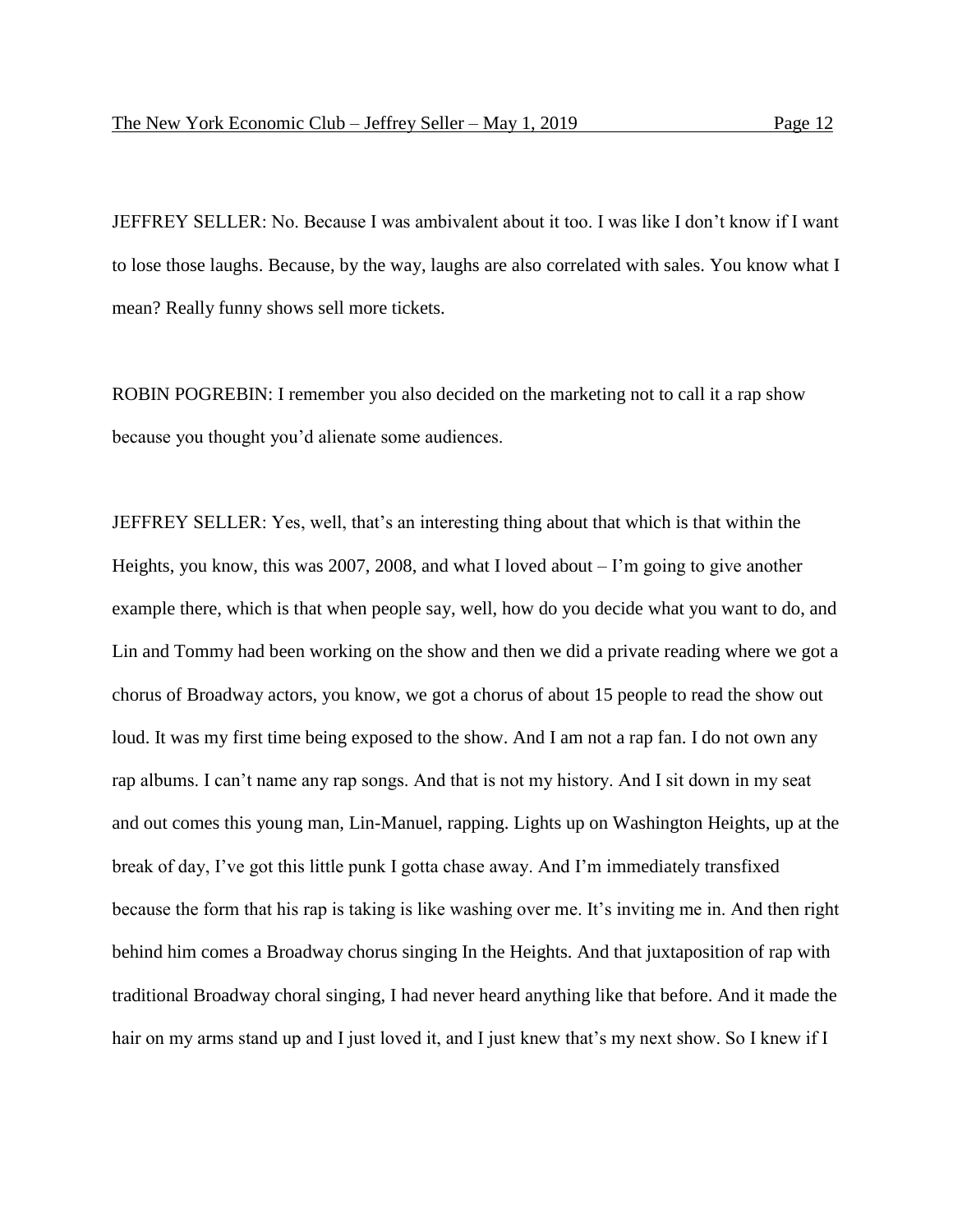could fall in love with it, everybody could fall in love with it. But I'm going to be honest, there was, I think, there were many potential audience members who thought they didn't want to go because they thought it was rap music. So I certainly was not going to use that in describing it. And I think that there was a certain degree of nascent racism about a show about Latinos. And at the end of the day, we won the Tony. We recouped. We made, I think we doubled our investment, and we ran three years on Broadway. But Rent ran twelve years on Broadway. Avenue Q ran six years on Broadway, has run eight years Off-Broadway. And I think that the reason In the Heights did not run longer was because a lot of potential customers decided that rap wasn't for them or a musical about Latinos wasn't for them. What was encouraging is that we attracted a Latino audience to Broadway that had never come to Broadway before. And that was very satisfying.

ROBIN POGREBIN: I think that's true of sitting in – almost all the audiences for your show are noticeably more diverse. And I don't know if this is something that you have consciously gone for, but clearly all of your casts, even Avenue Q, have been just sort of that whole kind of multiethnic casting. You were sort of way ahead of the game in that way. Was that a principle that you espoused or did it just happen organically?

JEFFREY SELLER: It happened organically. I don't, you know, I grew up in a city in which my high school was basically 50-50 Black/White. So that was my life. We were all together.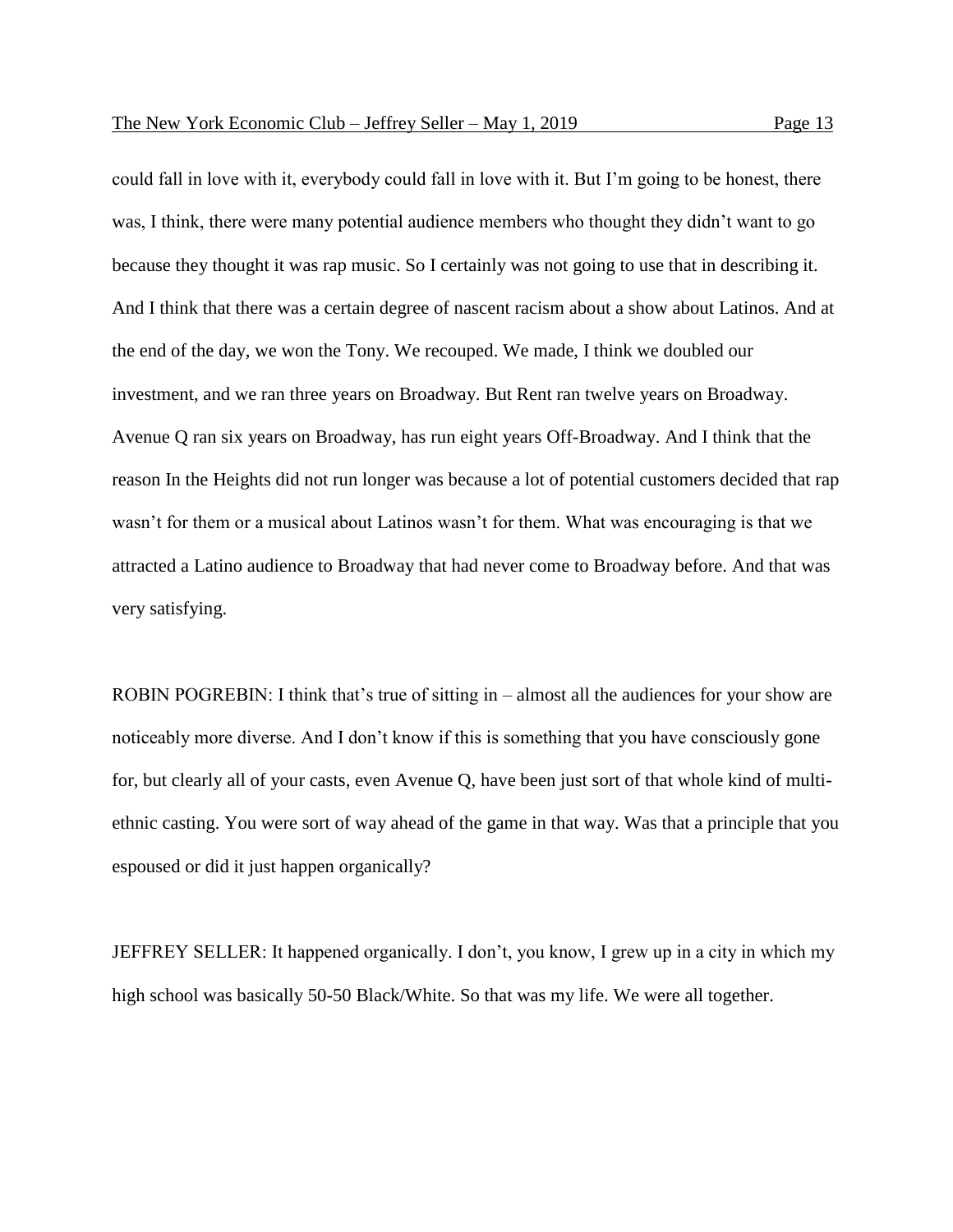ROBIN POGREBIN: It just made sense.

JEFFREY SELLER: And then I guess I chose to work with artists who seemed to have the same values, but I did not set out to say, oh, I am going to make integrated musicals. I did set out to say I want to make musicals that please me.

ROBIN POGREBIN: What's interesting about that, Jeffrey – I find – is you've always said, because people say what's your formula, and you've had this string of successes, there's got to be something, some secret, and you always say that it's just about your gut, it's just about what you love. On the other hand, this is a risky business. It's as risky as restaurants. There's so much loss. There's no such thing as profits a lot of the time. So there's got to be some hedge against throwing your money away that you could maybe articulate. You're not using stars either. There are no guarantees in your shows.

JEFFREY SELLER: No, I've never used stars. I thought I would never be a producer because I thought, I didn't, I had no money. You know I came to New York with my bar mitzvah money which maybe I had \$1,100 in the bank. My first job my salary was \$14,500. I didn't know any rich, like I couldn't, what was I going to do, go to my parents' friends? There were no rich people in my past that I would ever be able to go to. But I wanted to work in the theater so badly and I needed to make a living. So I couldn't just be a producer. So my first job I was a booking agent. And what the booking agent is the middle man or middle woman between the producer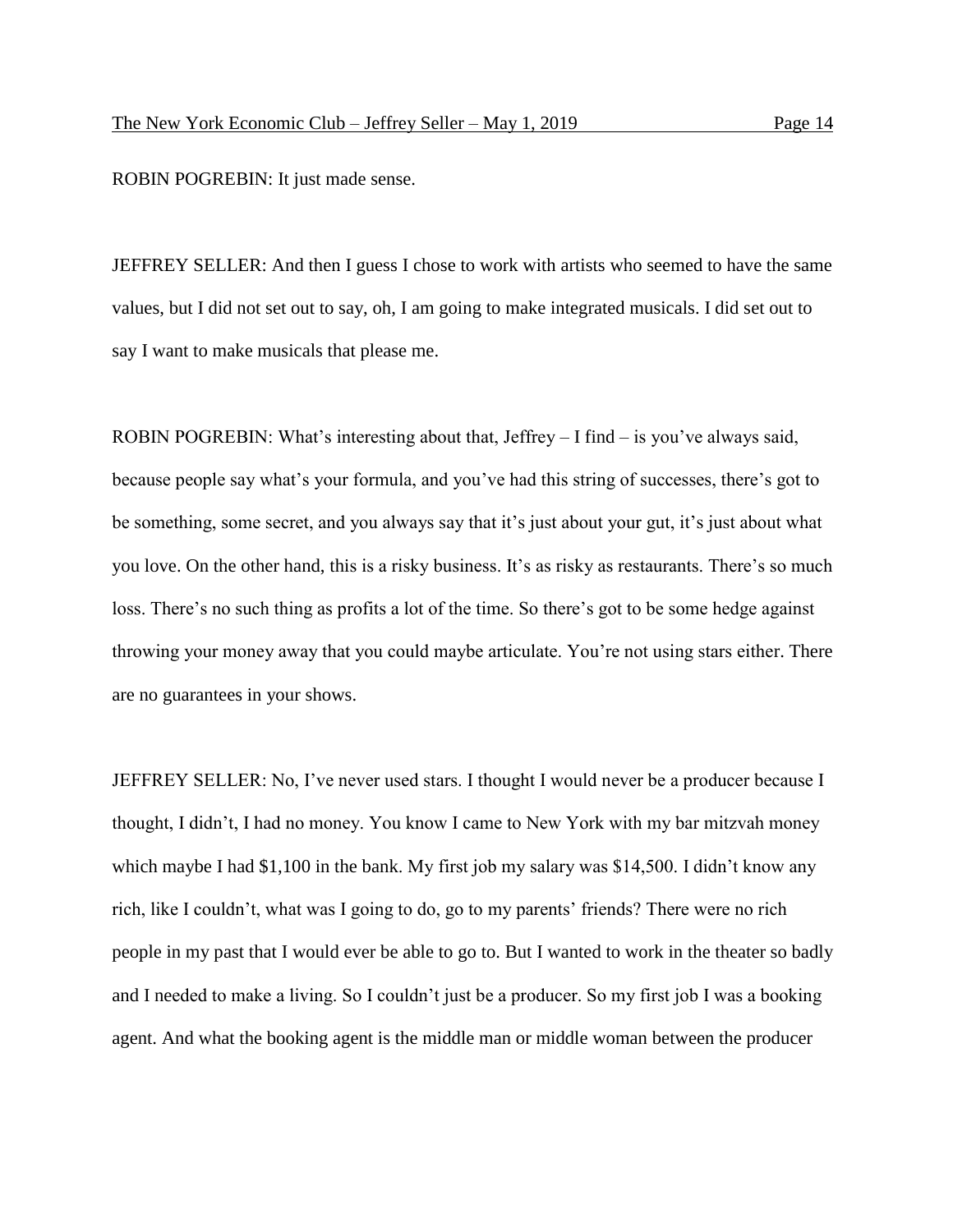who produced the show in New York and the presenter in Cleveland, Denver, San Antonio, Seattle, who is presenting Broadway shows on a subscription season. They need someone to negotiate the deals and to sell the show because just like the theater landlords in New York, those presenters in those cities are being offered more shows to put on their season than they have room for and they have to make decisions. And while they're always going to choose the musical that won the Tony for Best Musical that year, there are going to be three other slots where they have a lot of latitude to choose whatever they want. And I became a booker when I was 22 years old. And through my 20s, I made my living being a booker. And that was my base. And it ultimately became a reasonable upper middle class living, like we did pretty well with it. And while I was a booker, I would go out and produce shows with my friends at night. And that's how I met Jonathan Larson and started working on Rent. So really what was happening was that at the same time that Jonathan was developing Rent and getting to the point where he would make something good enough to be a Broadway show, I was developing my business skills in commercial theater, though not exactly as a producer. And when my business partner, Kevin McCollum and I, who had a terrific 20-year partnership, made the decision to do Rent with Jonathan, we needed money. And what we were able to do, we got one investor who put up half and then we had to put up half. And our half was going to be, it was going to be \$75,000 I think we needed. And we used the money, the profits from our booking agency. So my perspective, Robin, was that I always have to have a job that will pay the bills because I never expect that the shows are going to work out. And when we were developing Rent, Jonathan and I talked about finding a garage in the lower East Side where we could set up 500 chairs and just have an Off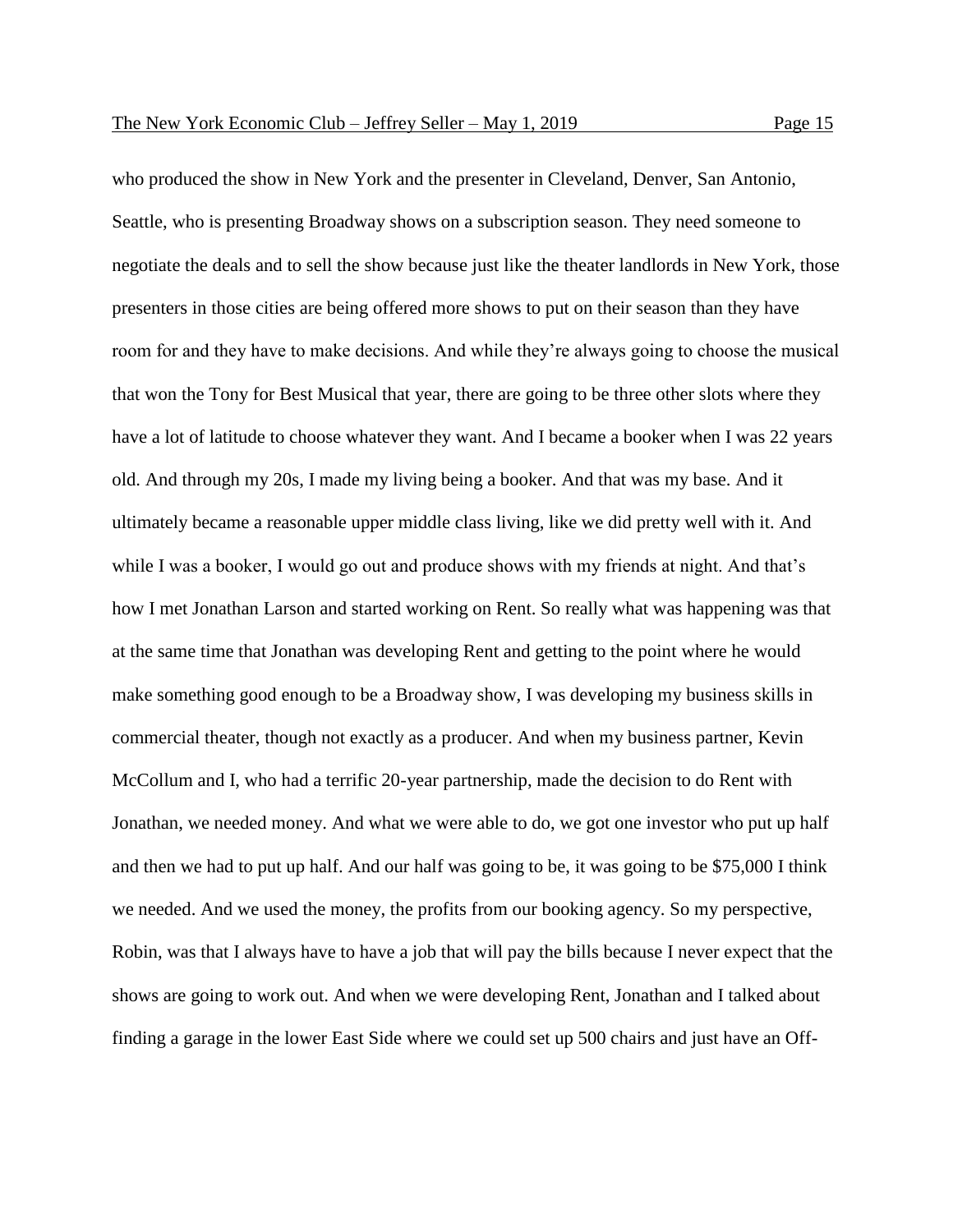Broadway show for young people. We did not expect Rent to go to Broadway. And I did not expect that Rent would become an actual business. And what happened is that Rent changed my life because it became an enormous business. And, though, yes, it also made me affluent, more important, it enabled me to continue to be a producer. Because it enabled Kevin and I to use our profits from Rent to go develop the next shows. And there would be no Avenue Q were it not for Rent.

ROBIN POGREBIN: Or In the Heights.

JEFFREY SELLER: There would be no In the Heights for two reasons. One, we would not have ever had the resources, and two, Lin went to go see Rent as a high school student at Hunter High School with a girlfriend. He sat up in the \$35 seats in the balcony that he could afford. And when he looked down at that stage, he said, oh, I can write a show about my neighborhood, about my people.

ROBIN POGREBIN: And speaking of Rent becoming a business, clearly we refer to Hamilton as Hamilton, Inc. at this point. There are six shows, I guess, around the world. And you've just opened a museum, a Hamilton museum in Chicago. And when I read about that, which was actually in the *Times* yesterday, print edition...

JEFFREY SELLER: Which I still love and subscribe to.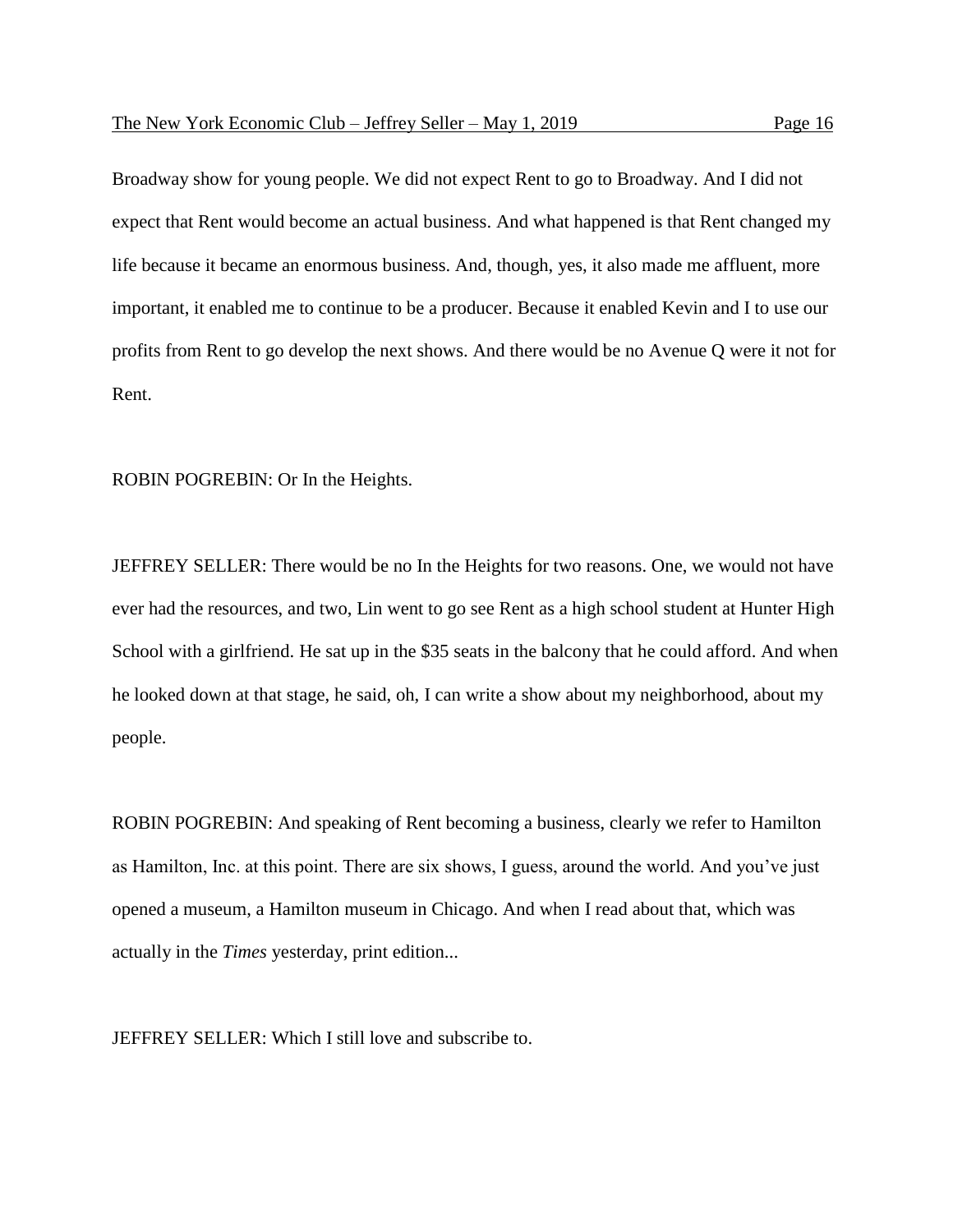ROBIN POGREBIN: ...which some of us still like. I was just struck with like why does Jeffrey need to be doing this? You're raking it in hand over fist over this show. You could be cruising and this is an entirely new venture. Explain it. I mean are you just trying to...

JEFFREY SELLER: I wanted to make that museum in some ways for the same reason I wanted to make that winter camp. I wanted to do something new. I wanted to do something fun. And I wanted to engage people. And what I thought was that, the notion, and I always had some questions, and if you've seen Hamilton you know basically the thrust, but I had some other questions. Like how do you actually win the Battle of Yorktown? Like we have a great dance number and it is, in my opinion, the best choreography Broadway has seen since A Chorus Line, and my own mentor, Manny Aisenberg, says actually it's better than A Chorus Line. I'll let Manny said that. I'm not going to say that. But it's a metaphor, right? We're using dance as a metaphor to show a battle. I wanted to say I want to actually show people how we won the battle. I wanted to show what did Alexander Hamilton actually do at that trading post in St. Croix for Mr. Kruger that gave him the financial skills that he would later apply as the first Treasury Secretary of the United States of America because he actually traded for Mr. Kruger. He traded in six different denominations. He used his French skills. And he was 15 years old. So I thought I want to put you in the middle of it. So we created this museum where we take you into the trading post in St. Croix. We actually bring you into George Washington's war tent and show you the Battle of Yorktown, like a Risk Board, where all the pieces move by themselves.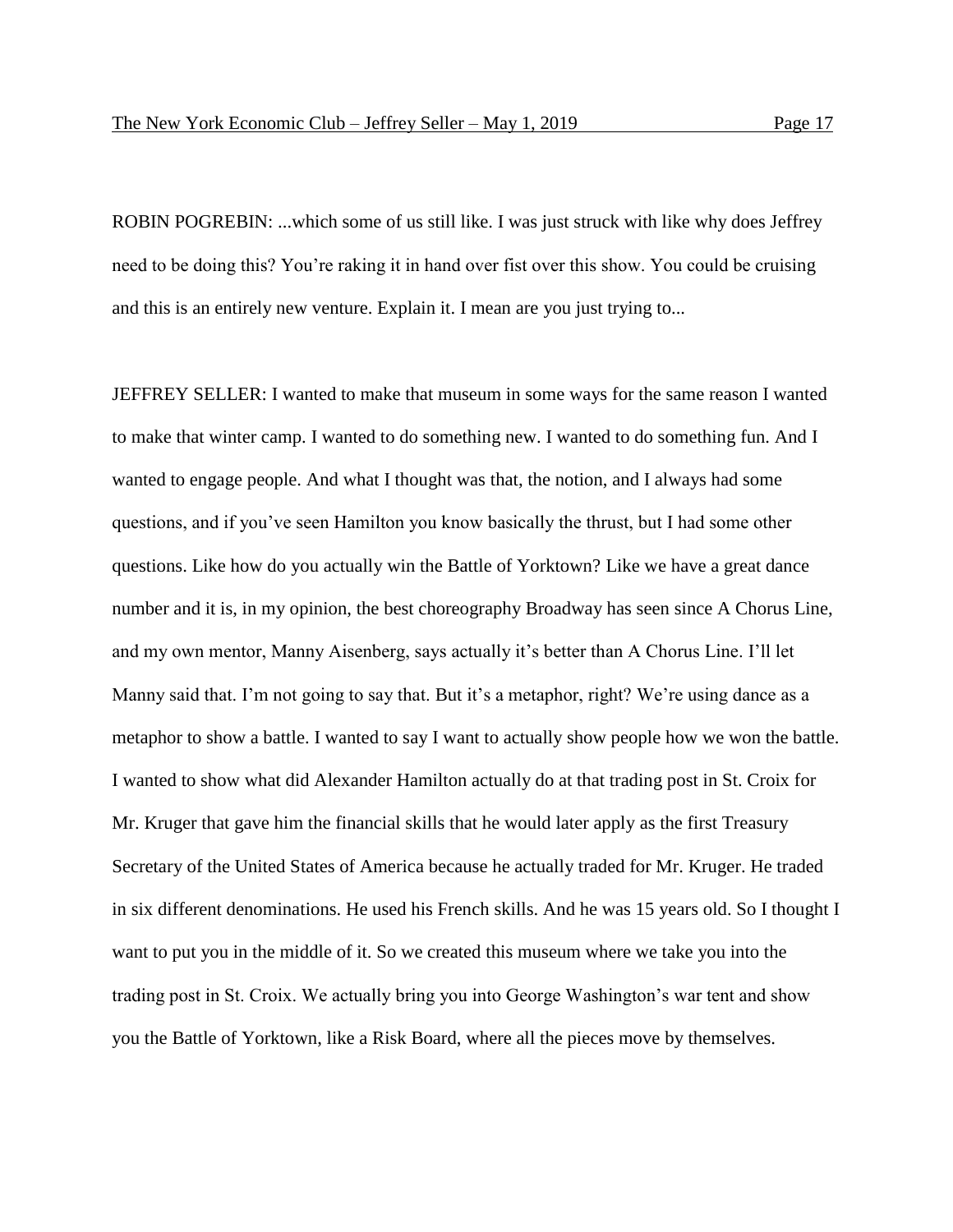ROBIN POGREBIN: And yet it's a commercial enterprise.

JEFFREY SELLER: It's a commercial enterprise. It will make nowhere near the money that Hamilton makes. The tickets are \$40, \$25, free, free for all Title I school kids in Chicago. I made it to delight myself and others. I made it to educate young people. I made it to entertain. And I made it because that museum exhibit, in its own special way, is an affirmation of our democracy. Hamilton manifests our best impulses as Americans. And this museum exhibit shows us yet again why our democracy is unique, why our democracy is special, and why we must work so hard right now to, not just maintain it, but save it. And that's why I made this museum exhibit.

ROBIN POGREBIN: When you're thinking about ancillary revenue, something like that, or, you know, just sort of the franchising of Hamilton – so to speak – there is always the risk of kind of diluting the brand – so to speak – making sure that each of these companies is of the same quality. That seems very high maintenance and somewhat risky, and how have you managed it and made sure that Hamilton sort of stays pure, you know, no matter how much, how big this thing gets?

JEFFREY SELLER: Everything we do at Hamilton has to be on the quality that we set at the very beginning, which means that Lin and Tommy and I are in touch with each other about all of these Hamilton ventures every day. And the first question is how do you maintain the quality of the show across six companies? And we have created an incredible team of deputies who are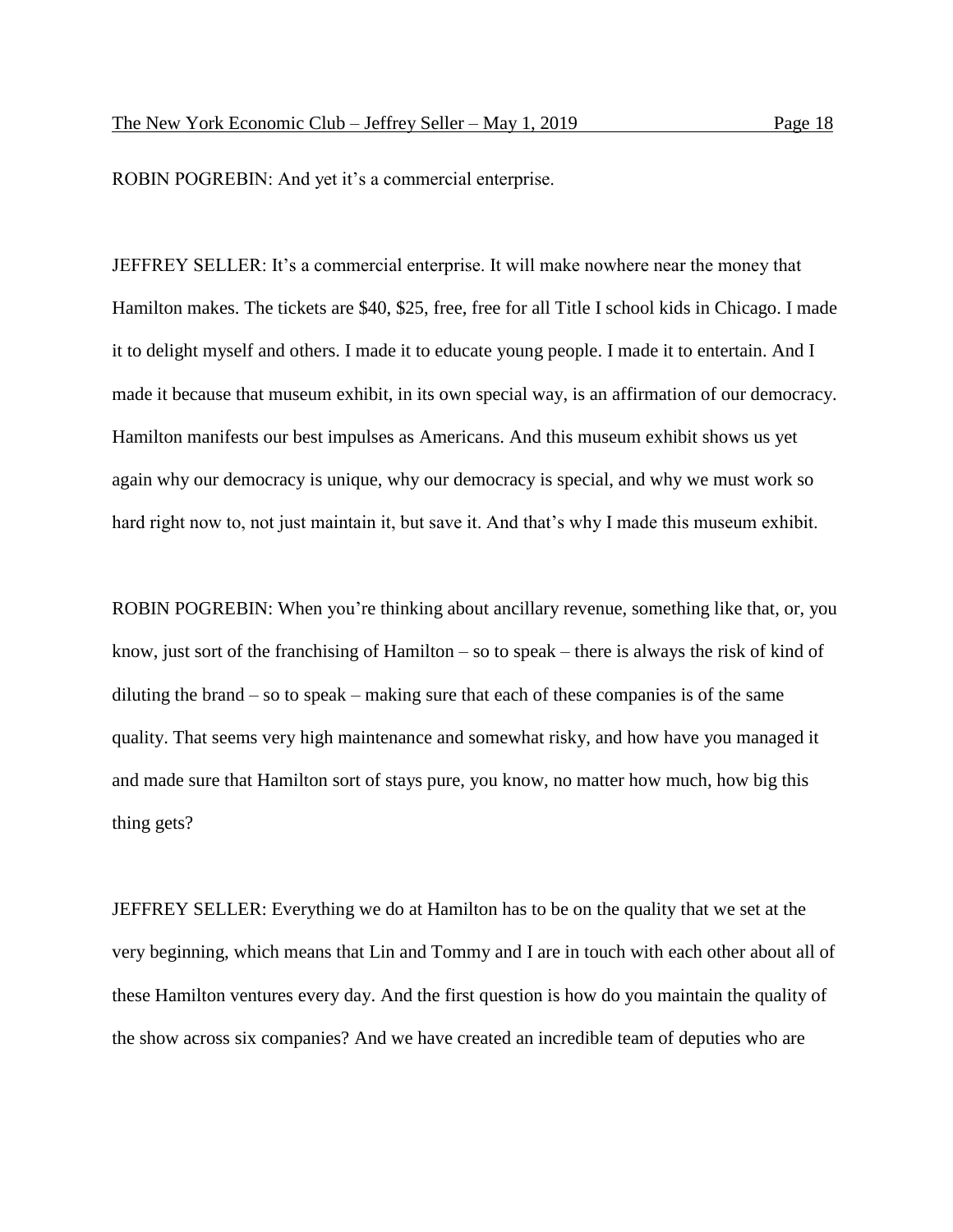working every single day of the week on casting and upkeep of those companies.

## ROBIN POGREBIN: And you go yourself?

JEFFREY SELLER: I have been, in the last three months, to see every one of my companies except London. I have been out to every single one of them. Tommy has been to every single one of them. Alex Lacamoire, our music supervisor, has been to every single one of them. Lin was in Detroit three weeks ago to see our company at the Fisher Theater. So we all go. We're all paying attention. And I think we learned; I learned a lot from Rent. You know Rent peaked at less than six, maybe four or five, and I always remember that there was always a weak link. Like we had a good company, but like the Mimi was no good. Or we had a good company and the Maureen was no good. And I have been amazed and thrilled that my team has created six companies in which, if I moved them all around the board right now, and suddenly my Philip Company came to Broadway and my Broadway Company went to San Francisco, I would say to every audience member you're going to be just fine. I'm thrilled with where we are in quality for all of them.

ROBIN POGREBIN: That's an amazing thing to be able to say. I remember also you talked about, I mean you just mentioned that every show has a life span, but Hamilton may be the exception. This idea that it really could become like something you go to see, like the Statue of Liberty.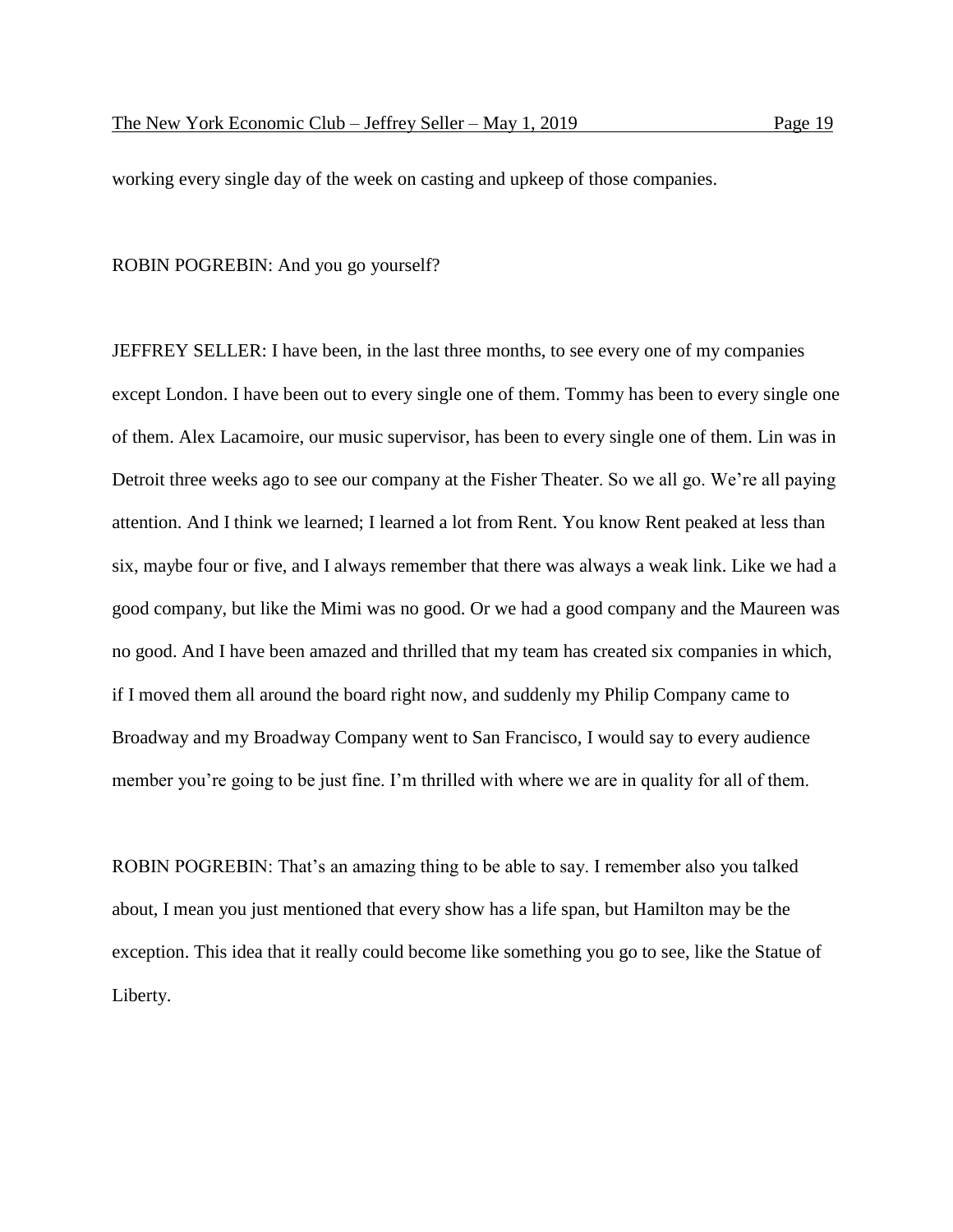JEFFREY SELLER: Well, you know what's interesting about that, you know, when A Chorus Line got to, I think they got to like 15 or 16 years, well, we know, I can tell you. It closed in '89 and it opened in '76.

ROBIN POGREBIN: So that's more than The Phantom?

JEFFREY SELLER: No, not at all. I'm going all the way back. I'm saying who ever thought that Chorus Line could get to a 16-year run? That seemed absolutely crazy. And then Phantom has now had a 30-year run. Lion King is now at 21. Wicked is now at 16. And we're seeing these shows now run for so much longer than the greatest shows of their day like My Fair Lady, which was the biggest show of its day ever and probably ran for four or five years. And I think that has to do with tourism, travel, and our world where everybody can get everywhere. And I don't make any prediction about Hamilton. You know I don't know where we land. I know that we are three years and nine months old on Broadway, and we're still performing as if we just opened on Broadway.

ROBIN POGREBIN: I know a real frustration for people obviously is tickets. A real frustration for you are these scalpers and these bots that buy up huge amounts of tickets and sell them for extraordinary amounts. And yet a very important principle to you is making tickets accessible. Clearly, as a theater kid you knew the importance of that. How do you continue to make sure, and is there any hope for changing the model where this is something you can just go do like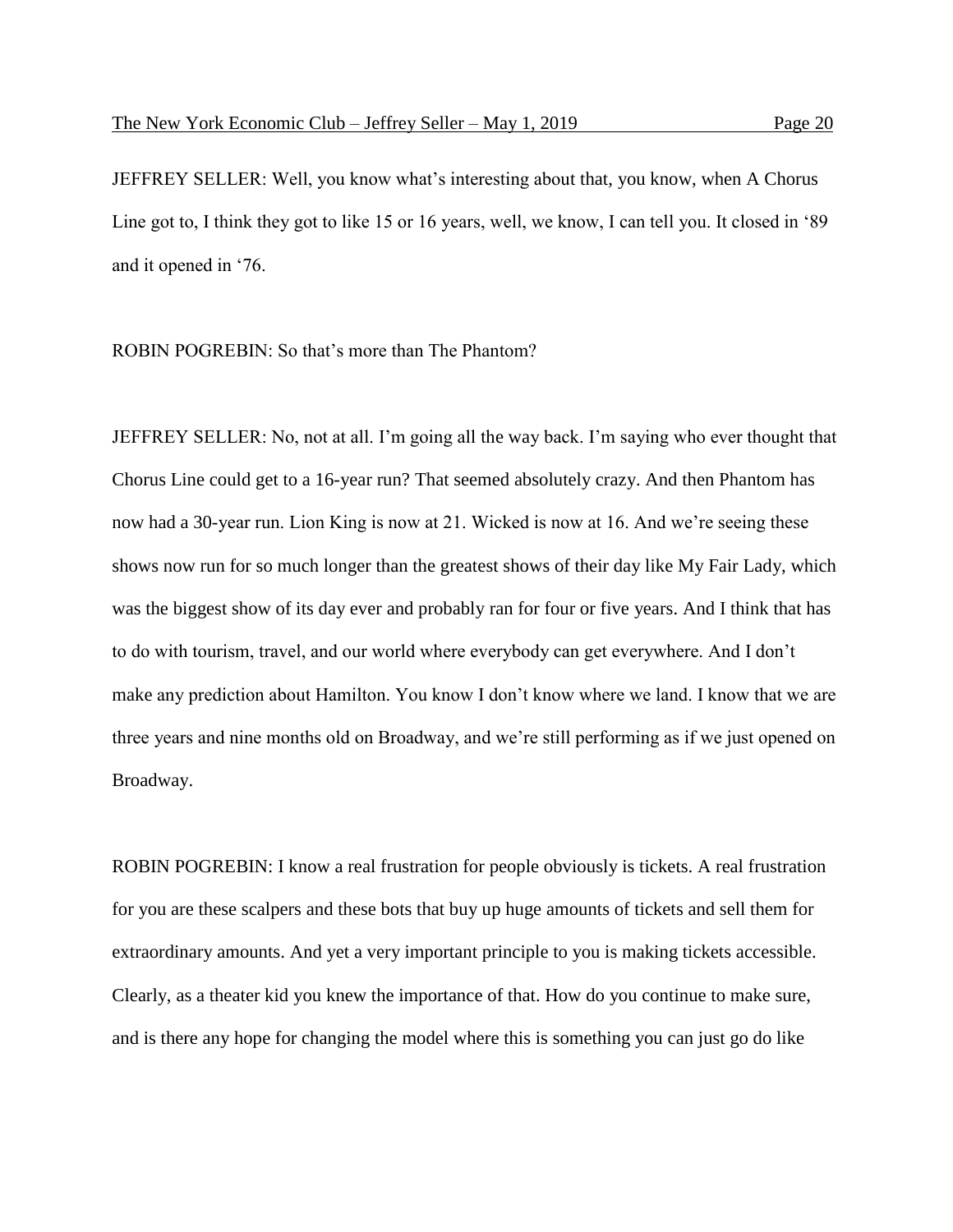going to the movies?

JEFFREY SELLER: Yes, so when I wanted to go see my first show ever at the Fisher Theater in Detroit, it was a teacher who said I should go see this musical called Shenandoah, which you'll remember but a lot of you won't. It was a very nice, middle of the road, Civil War musical based on a Jimmy Stewart movie. It starred John Cullum on Broadway. Didn't win any big Tony awards. Went on tour with John Raitt. And I wanted to go see this show at the Fisher Theater – this would have been 1978 – and the orchestra tickets were \$12 or \$14. And the Mezz was \$10 and there was a balcony for \$8. And when I asked my parents, of course my father said yes. And they couldn't afford it. So the four of us did not – I have a sister – actually by that point I had a brother but he was six months old – and we couldn't afford for everybody to go so my father and I would just go. We would get the \$10 tickets. Even then they wanted to make sure, you know, \$10 back then would be maybe \$35 now. So it was still affordable. And you're right about that. And I have two tracks to that question. One track is accessibility. So what we have at Hamilton are 46 tickets on Broadway every single night for \$10 that we lottery off, 46.

ROBIN POGREBIN: Do you still do the outside-the-theater ones?

JEFFREY SELLER: We can't do it outside.

ROBIN POGREBIN: You were blocking traffic.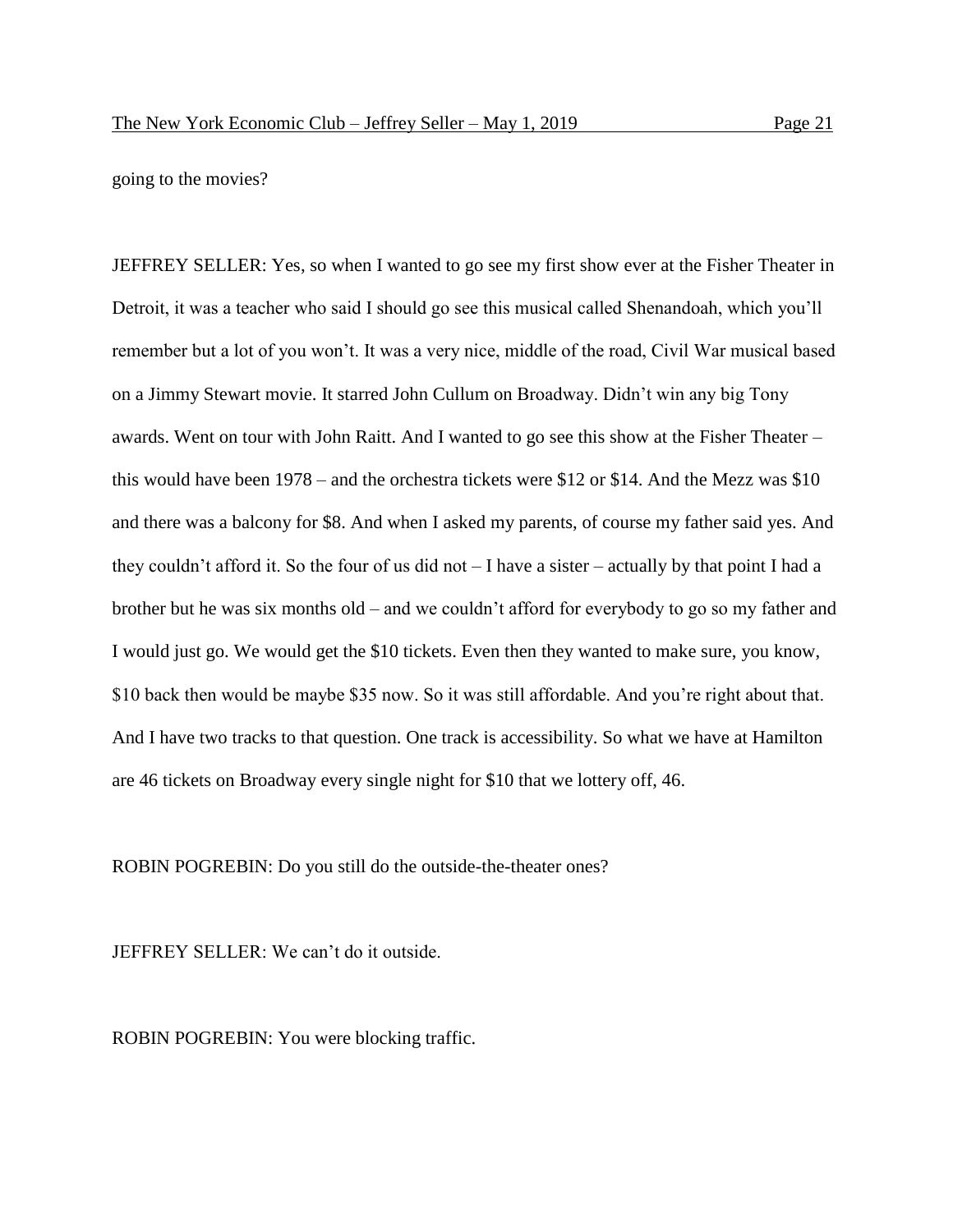JEFFREY SELLER: It's all, we have a Ham App and it's digital. And so now you get more notice, you have more time. If you did it from Connecticut, you'd get it the day before so you would time to get in the car and come here, or get on the train. And, you know, that's 20,000 tickets a year. And then we have our Hamilton Education Program in which we do 20,000 New York City public school kids a year at \$10. So I'm selling 40,000 tickets a year for \$10. But because it is wildly unfair that scalpers can go trade tickets online and take a full price ticket that's \$229 and go flip it for \$1,000...

ROBIN POGREBIN: For \$5,000.

JEFFREY SELLER: I guess there was a moment, there was a moment. We created our own \$850 ticket. And that \$850 ticket is financing that \$10 ticket. And that way I'm taking care of my desire to be accessible and making sure that, (a) I take care of our investors, and we do what's fair because if the ticket needs to go for \$850, then it should go for \$850 and the benefits of that ticket should go to the author of the play, the creators of the play, the actors of the play, and the investors of the play, because we're the ones that then take those monies and regenerate them to make the next show.

ROBIN POGREBIN: And speaking of the creative team, I mean you took this unorthodox step to share the profits.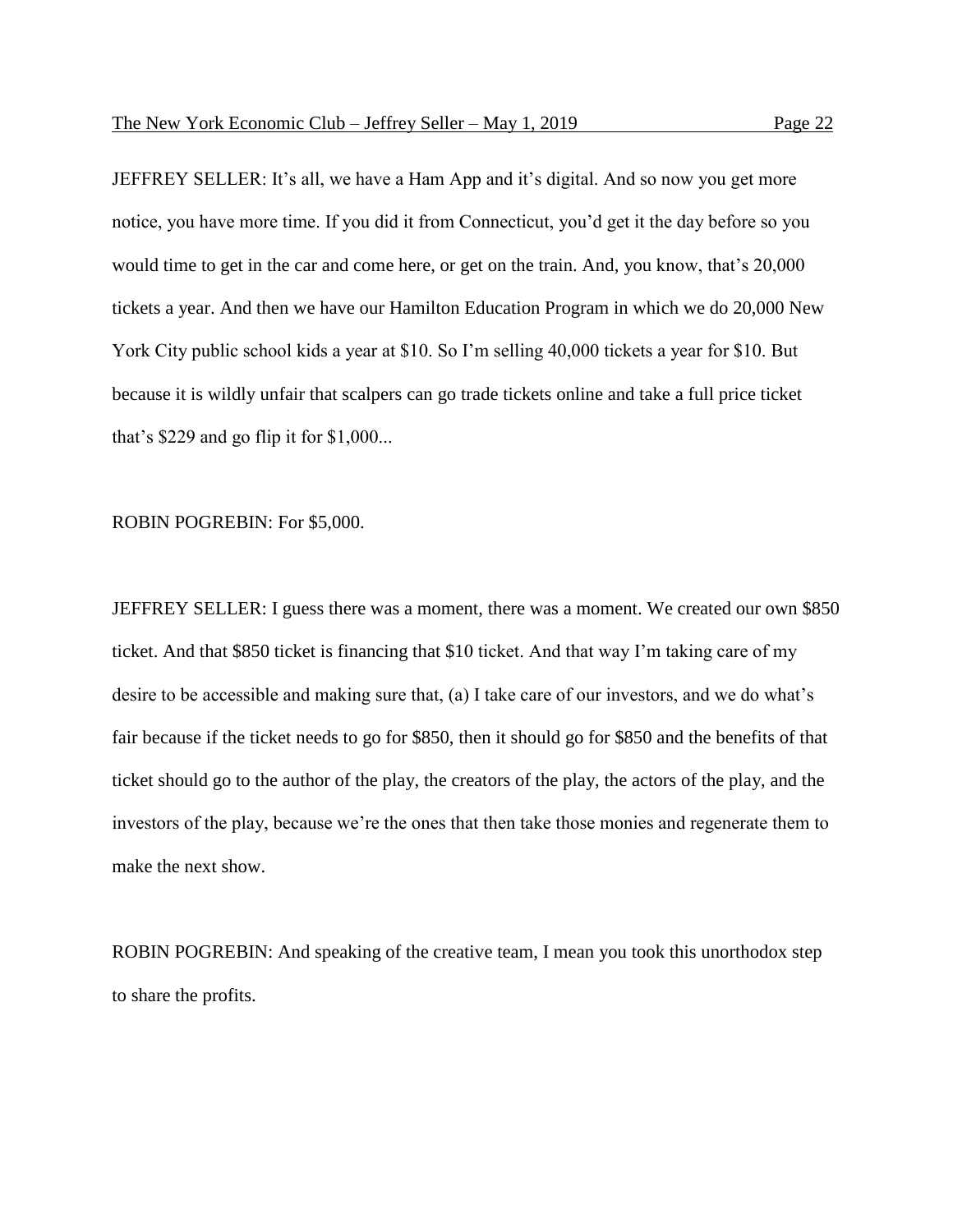JEFFREY SELLER: Yes, tell them...

ROBIN POGREBIN: So basically it was the sense that everyone, more people should be sharing in the benefits of the success and so the actors get a percentage, the choreographer gets a percentage, etc., the original team. Now I gather you didn't just jump on this as an idea initially. It took some getting your head around, but talk about why you did end up...

JEFFREY SELLER: There was a history with that. So, if you go back to the creation of A Chorus Line, A Chorus Line was created out of a late-night evening in which Michael Bennett went to a dancer's apartment, brought a few bottles of wine, turned on a tape recorder and asked all of these dancers to tell him their life story as dancers.

ROBIN POGREBIN: Didn't he like pay them each a dollar?

JEFFREY SELLER: I don't know if he paid them that. So he had all those, he has these famous tapes. They go and make a musical. Some of those people wound up in the show. Some of those people didn't even get into the show and other actors played them. Those are real stories. At the Ballet is based on a 100% true story. After the fact, they came back and said, hey, what about us? And after a certain degree of negotiation, they all shared in some very, very small piece. So that was the precedent. When I did Rent at New York Theater Workshop, there were 15 actors who were in the original show. They did not write the show. They did not contribute to the writing of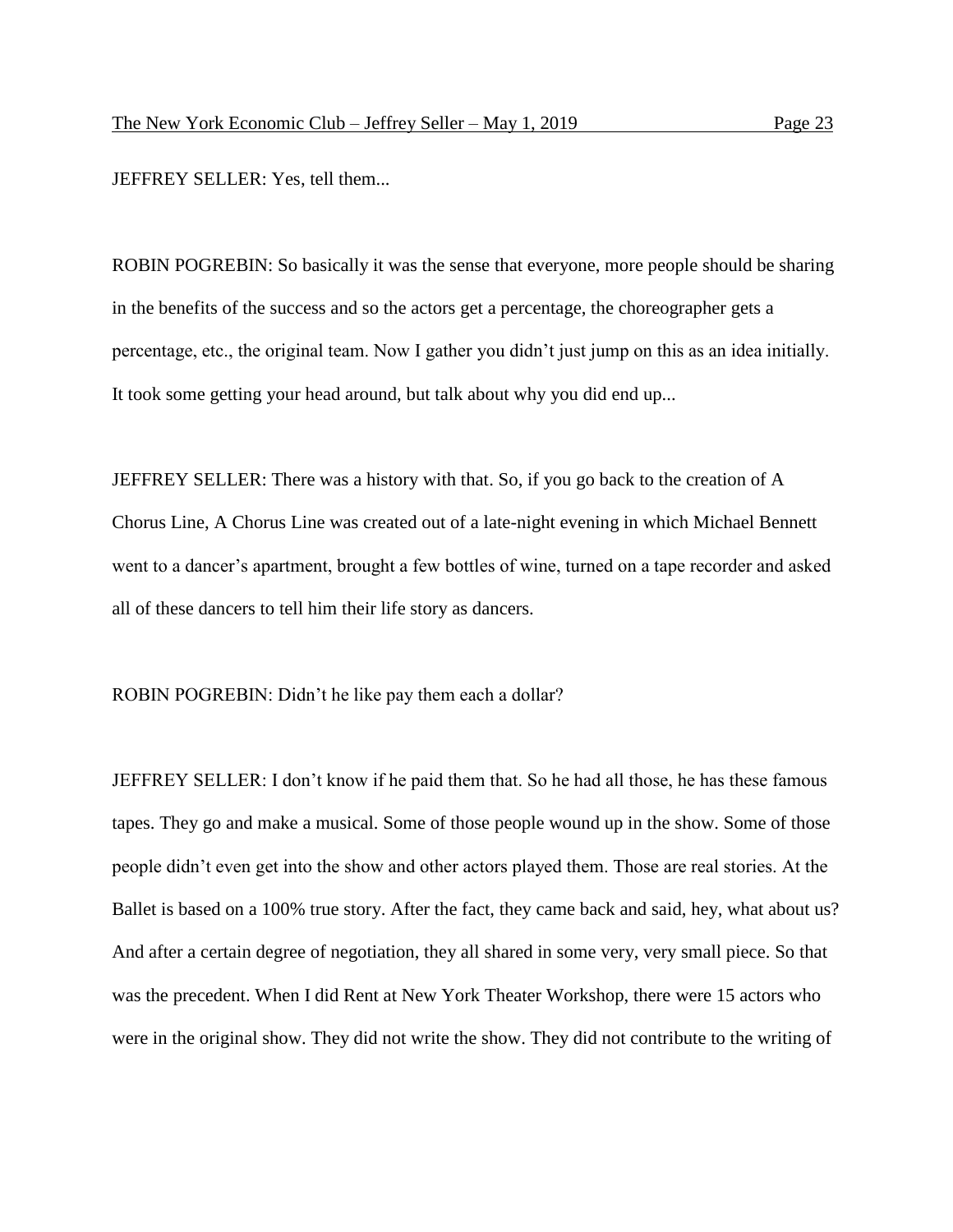the show. They did not contribute to the choreography or the direction of the show. However, they worked at New York Theater Workshop for about \$250 a week. And after Rent blew up, Kevin, my business partner, and I made a deal with them from the get-go that if they went to Broadway – and we didn't know if Rent would succeed on Broadway. People said to me the audience that goes to see Broadway shows does not want to see Rent. Rent is a musical about gays, lesbians, heroin addicts...

# ROBIN POGREBIN: AIDS.

JEFFREY SELLER: AIDS, and homeless people. No one is going to go see that on Broadway. And the people that want to go see Rent don't go to Broadway. So we knew we were taking a risk. So we asked all those actors to work on Broadway at minimum. And they said yes. And in return they got 1% of the profits of every Rent company forever. So that was the first time I did it. I did something similar with Avenue Q. I didn't do it initially with the Hamilton Company because many of them were already experienced professionals and they were already being paid a very fair and reasonable wage, for Broadway, from the get-go. Then the Company came together and said we believe we should share, and then that involved a lot of gut-wrenching emotional talks and then we came to an agreement.

ROBIN POGREBIN: Did it queer your relationship with them?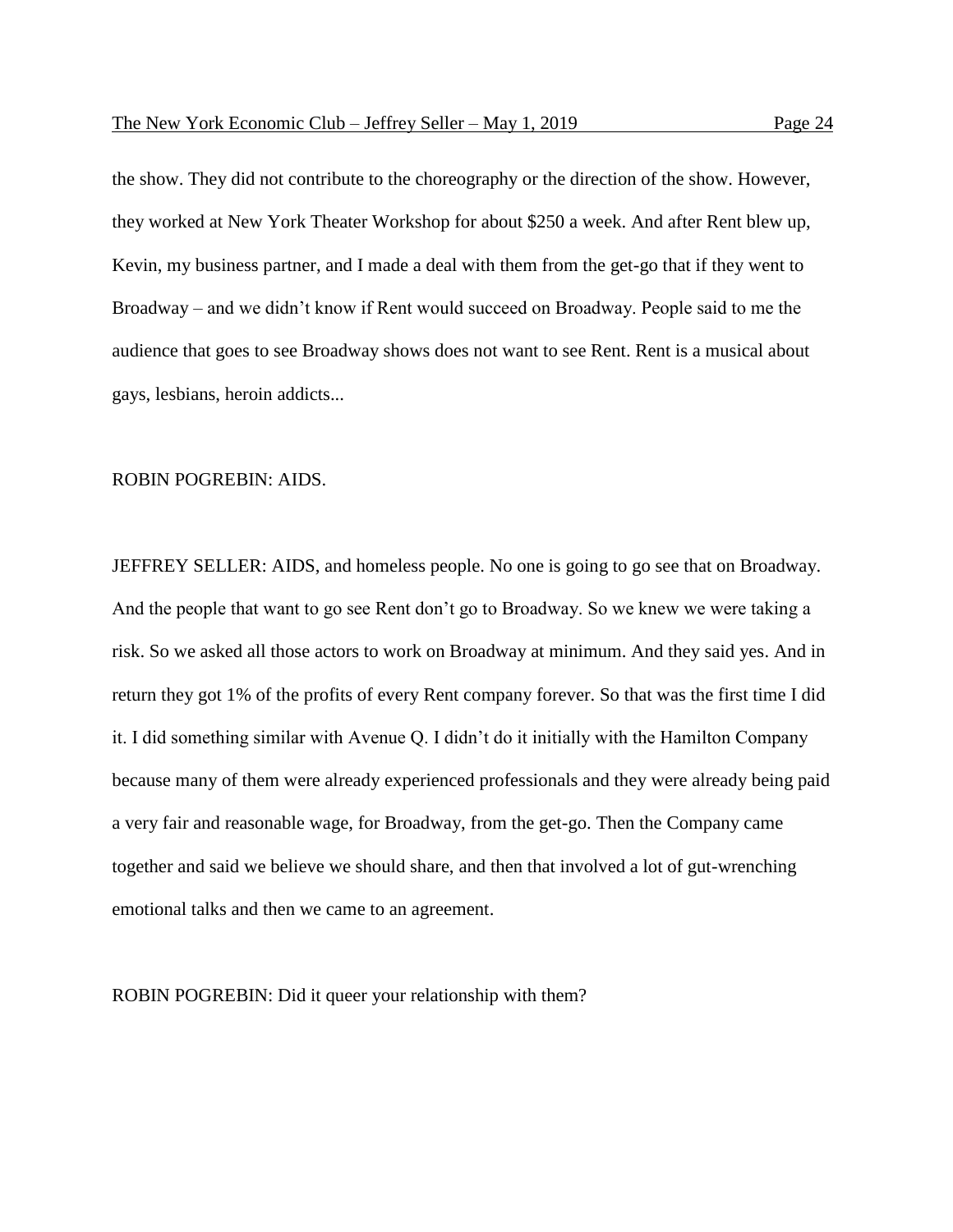JEFFREY SELLER: It absolutely strained it and it healed. And, you know, it healed. And now, you know, when I go see Oklahoma two weeks ago and Sasha Hutchings is the understudy for Ado Annie and she goes on, I stayed after to hug her and kiss her and tell her how wonderful she is. And it certainly, it was a strain. It was a strain on everybody because the company wasn't unified either. There were some company members that did not agree with those that were rebelrousing. So it was a painful negotiation.

ROBIN POGREBIN: Money can divide things.

JEFFREY SELLER: And that's the history of capitalism, isn't it?

ROBIN POGREBIN: On that capitalistic note, let's go to questions. If you have them, please do make them questions. Yes, over here, and there's a mike coming around.

QUESTION: From your comments, what really struck me is that, you know, that you never wanted to go work for a non-profit arts organization. And many of us in this room serve on nonprofit organizations. And I'm just wondering, how can we bring this fiscal discipline to our nonprofit organization so it will change the mentality that, you know, we can make money and serve and deliver the service all at the same time. What advice would you have?

JEFFREY SELLER: (Laughter)...I am a villain if I answer that question because you know what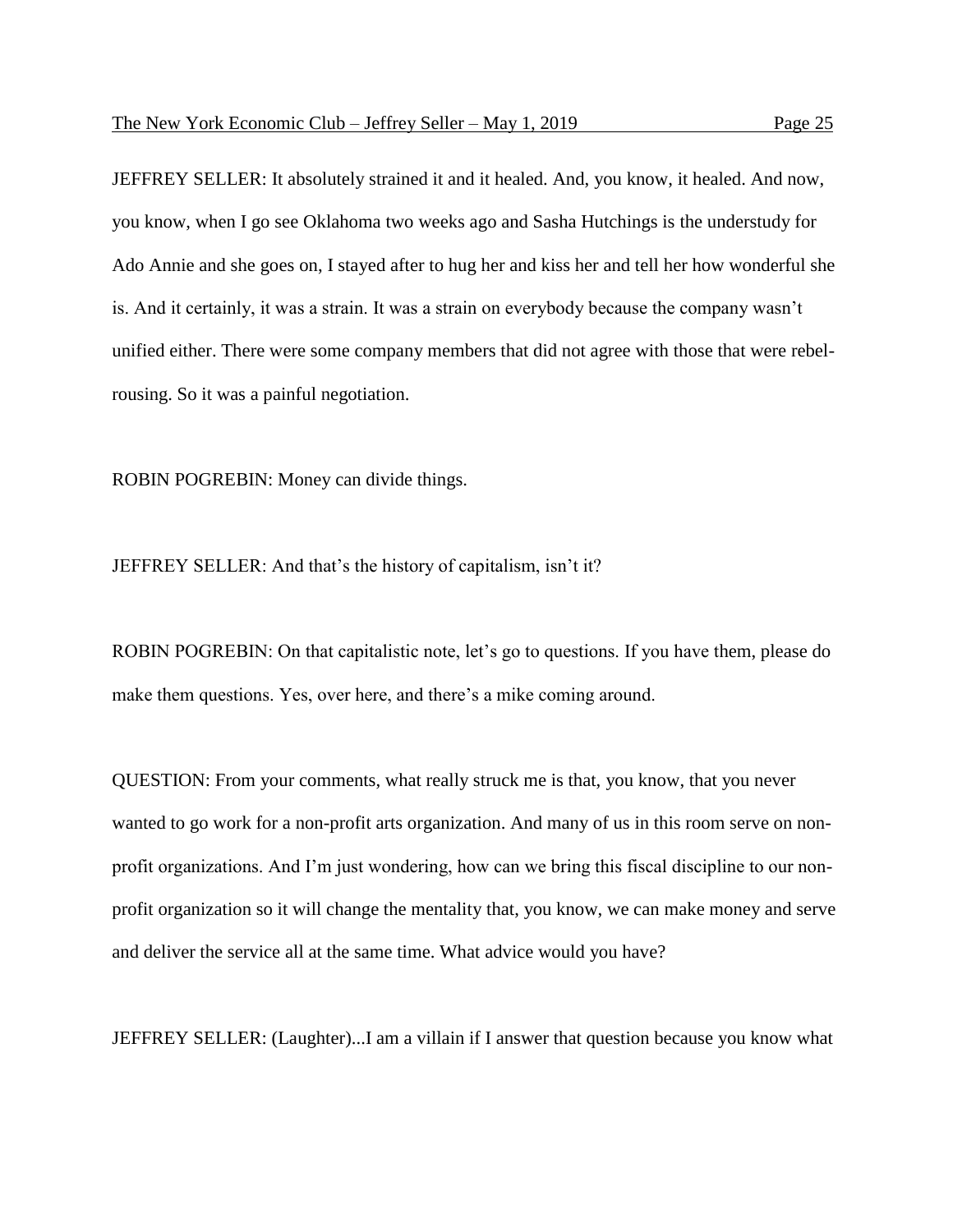I'll say, I'll say start by cutting half the staff. And, you know, I have six companies of Hamilton. I am developing at least four new shows right now. And I have exactly three employees. Two are assistants and one is a CFO, or whatever, you know, my deputy. I don't like having too many people around. I like everybody working really hard. And I look at the staffs of these not-forprofits and I am just dumbfounded by how many people they're paying. And I'm like, why don't you get half the people and pay them all a little bit more and we'll get more effective. But I am off on a limb right now. Don't ever repeat that I said this because they'll all go crazy. But, you know, I think that there are two things going on out there. One is that I think they're overstaffed. But I also think that they need to be more, arts organizations need to be more conscious and we, as donors to them, need to be more conscious to ask are they really making a difference? Because if an arts organization isn't reaching an audience, but they're going to all the donors to keep making the art, I'll ask the question, if the tree falls in the forest and nobody's there, did it fall? Why make the art if no one is consuming it? And I think that a little bit of that discipline would be helpful for arts organizations. And maybe, you know, on our side, the for-profits, some of their unique ability to nurture an artist would go a long way on our side.

#### ROBIN POGREBIN: Yes...

QUESTION: I want to take one of your answers and turn it on a slightly different angle, which is the Broadway League statistics just came out and men, as a proportion of the audience, are shrinking dramatically. Two-thirds of folks attending Broadway the last season were women.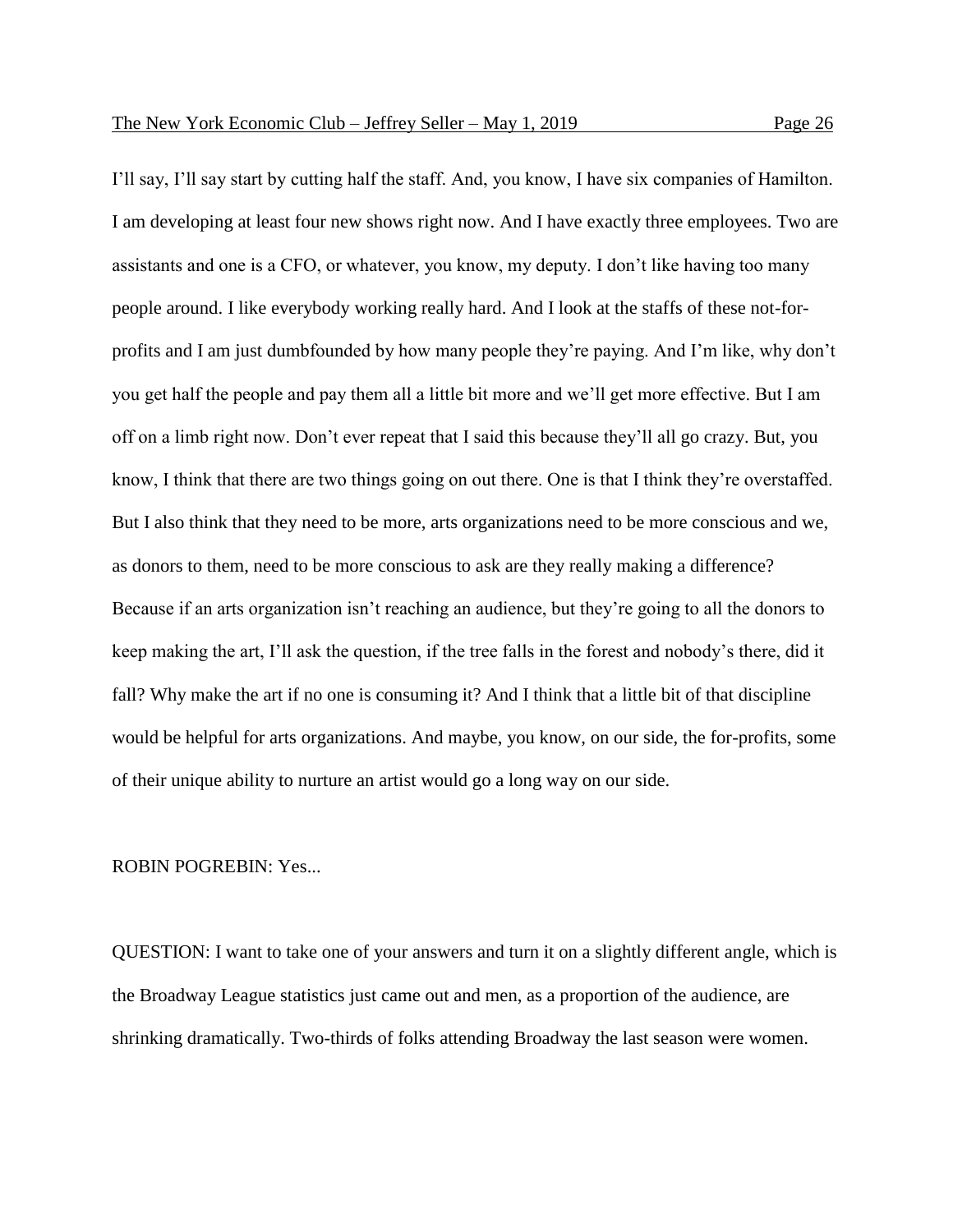And is there something that has caused that, that really it seems that men are, to a certain degree, less apt to go to Broadway? And if I could go out on a limb, probably the proportion of straight white men has declined even further on Broadway.

JEFFREY SELLER: We're going to leave the second part alone. But I want to say a couple of things about that. One, Hamilton would be the exception. One of the great qualities of Hamilton is that it has brought to the theater a whole group of men, I would wager to say straight white men, who are history buffs. And some of them are even Republicans. (Laughter) And what they're finding is that they love Hamilton. Right? Because Hamilton is a unique American historical figure that Republicans love as much as Democrats. And that show seems to be the exception to the rule. Other shows that come around over the years, you know, Spamalot, that were exceptions to the rule. I think you'd be hard-pressed to find a straight, white man at Wicked. But here's the question, you know, I think you're asking another question, which is why are the number of men shrinking in American four-year colleges? The problem with men in America may be bigger than them not coming to Broadway if we're now seeing that more than 50% of college graduates are women. And I'm more interested in that question than I am in whether or not, you know, they're coming to Broadway. But I'm happy they're coming to Hamilton.

ROBIN POGREBIN: Yes...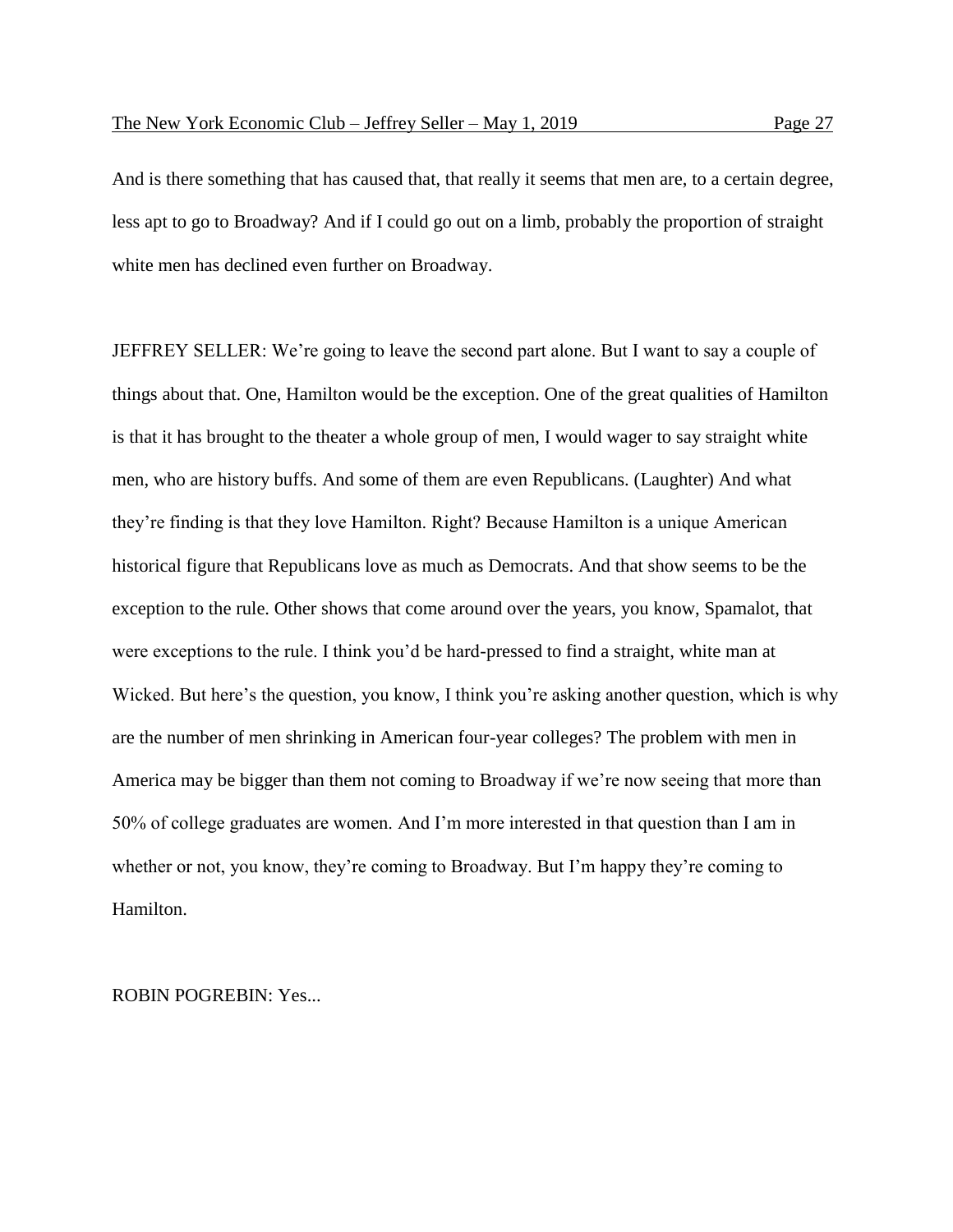QUESTION: What about copyright? You know in the movie business there are a lot of fake copyrighted, you know, non-copyrighted versions of films. In the live arts and in something like Hamilton, how much of an issue is that globally?

JEFFREY SELLER: Well, first of all, locally it's an issue in that I have a lawyer working at least 20 hours every week shutting down pirated Hamilton material online. That includes merchandise, oh my God, and we're always chasing it and we'll never finish chasing it and we'll never get all of it. But I'm always chasing down pirated merchandise. We're constantly having to take off of YouTube and all those places people who are posting videos of the show. So we're constantly chasing that and shutting them down, shutting them down. And that just goes on and on. In the United States, there aren't too, it's not easy to pirate a show and go put it on in your community because you have to publicize it. So because our licensing system here is so advanced, we have a pretty good control of that and there really is very little of that. Just yesterday I got an email from one of the MTI – MTI is the licensing agency for many US shows – it's the one owned by Freddie Gershon and Cameron Mackintosh. And one of their deputies sent me a note saying he saw an ad for a Hamilton production, not even in Amsterdam but way out in the hinterlands of the Netherlands. And I'm going after it right now. I don't know how they got all the music because, though, we publish vocal selections, there is no published version of the entire show or the orchestration. So some may try, but we'll try to shut it down wherever we can and rely on the fact that it will be so hard to put it together.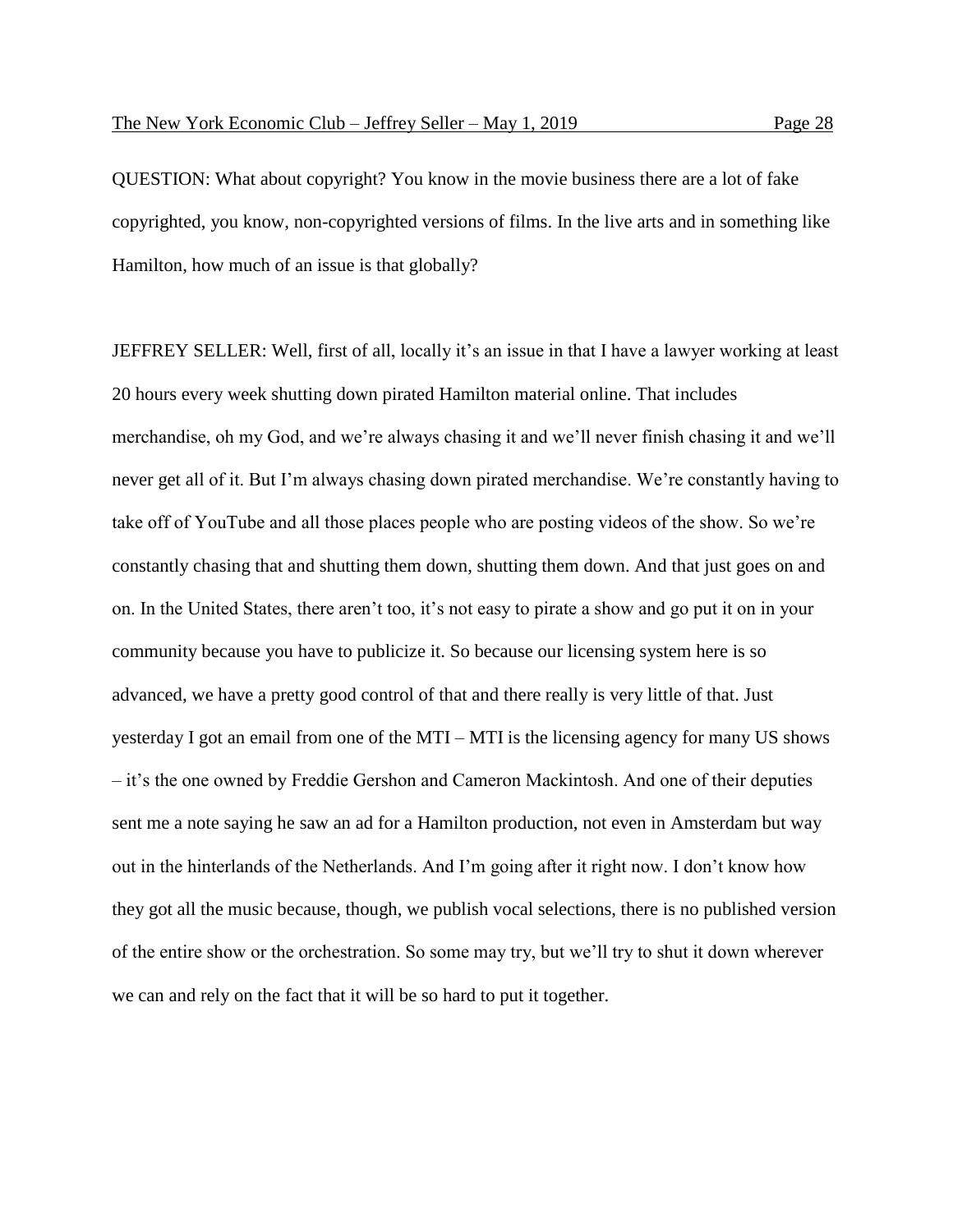ROBIN POGREBIN: Do you see school productions of Hamilton happening?

JEFFREY SELLER: Oh, absolutely. I mean usually you don't do a school production until after you close on Broadway, but because Hamilton is going to run so long, I think I'll release school productions sooner rather than later. And by the way, one other thing, licensing is integral to the theater business. And keeping the integrity of licensing is integral to the theater business. And, you know, the integrity of our US economy is how our economy works. Right? Through that integrity.

QUESTION: I think I heard you say that you could have eliminated the F-bomb in In the Heights unilaterally even if Lin hadn't wanted to. But if that's true, is there a case where the artist has full control over the content?

JEFFREY SELLER: Wow, great question. First of all, Robin said that. I did not. I just kind of acceded, but here's the true rule. The Dramatists Guild makes the playwright the owner of the work. And the producer and the director cannot implement any change without the author's consent. But to Robin's point, then the producer can say, well, then I'm not doing your play. So, at the end of the day it's a negotiation. But what is unique is that in most instances in Hollywood, the screenwriter just writes, he or she writes the screenplay, they hand it to the studio and they can do whatever they want to it. And on Broadway, the writer is the king or the queen and the writer has full control over their work.